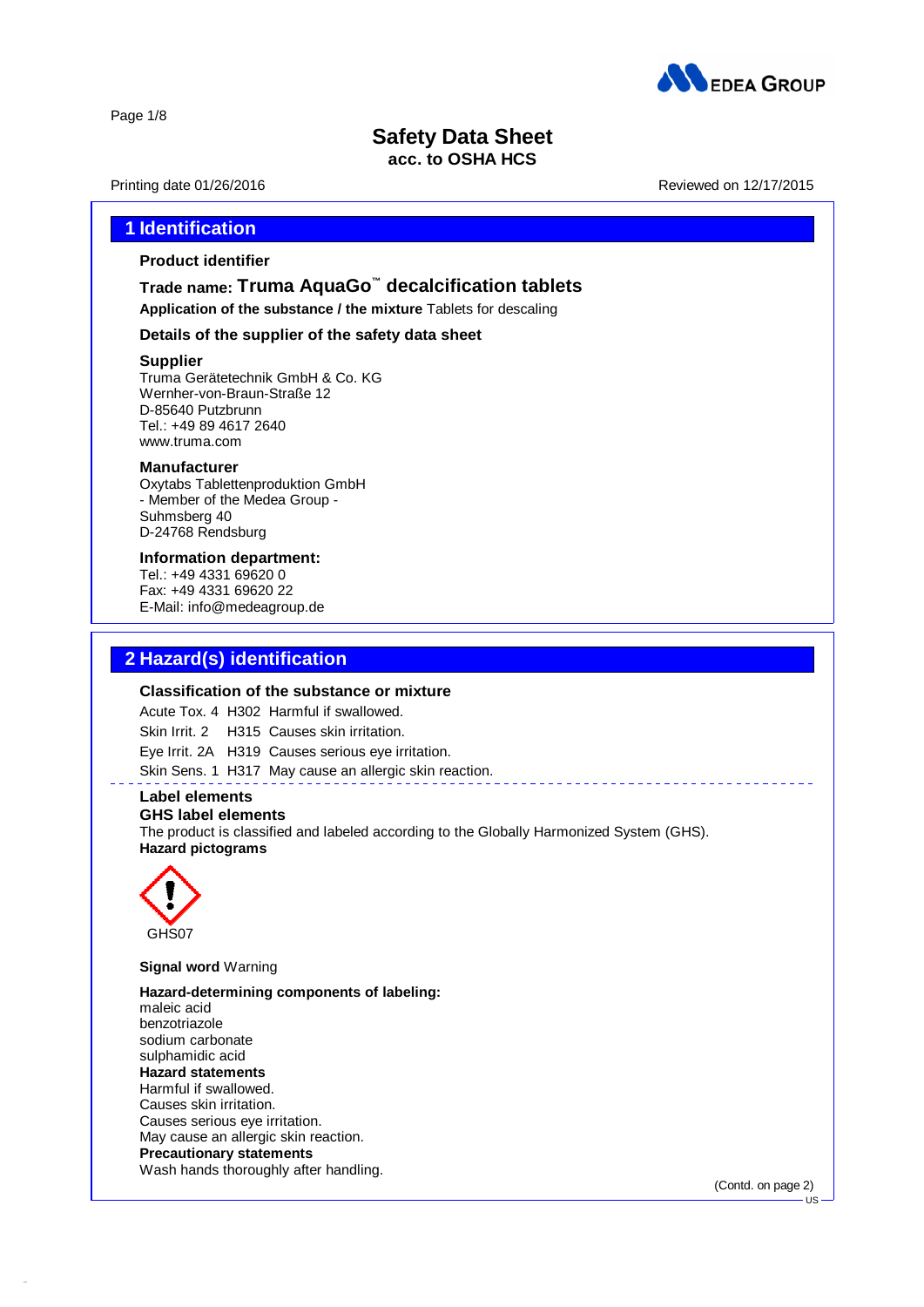

Page 2/8

# **Safety Data Sheet**

# **acc. to OSHA HCS**

Printing date 01/26/2016 **Reviewed on 12/17/2015** 

### **Trade name: Truma AquaGo ™ decalcification tablets** (Contd. of page 1) Avoid breathing dust/mist/vapours. Wear protective gloves/eye protection/face protection. Do not eat, drink or smoke when using this product. If in eyes: Rinse cautiously with water for several minutes. Remove contact lenses, if present and easy to do. Continue rinsing. IF SWALLOWED: Call a POISON CENTER/doctor if you feel unwell. Wash contaminated clothing before reuse. If skin irritation or rash occurs: Get medical advice/attention. If eye irritation persists: Get medical advice/attention. Rinse mouth. IF ON SKIN: Wash with plenty of water. Dispose of contents/container in accordance with local/regional/national/international regulations. **Classification system: NFPA ratings (scale 0 -4)**  $Health = 1$  $Fire = 0$  $Reactivity = 0$ **HMIS-ratings (scale 0 - 4)** Health  $= 1$ <br>Fire  $= 0$  $= 0$  $Reactivity = 0$ **Other hazards Results of PBT and vPvB assessment PBT:** Not applicable. **vPvB:** Not applicable.

# **3 Composition/information on ingredients**

### **Chemical characterization: Mixtures**

**Description:** Mixture of the substances listed below with nonhazardous additions.

| Dangerous components:      |               |
|----------------------------|---------------|
| 5329-14-6 sulphamidic acid | 50-100%       |
| 110-16-7 maleic acid       | 10-<25%       |
| 497-19-8 sodium carbonate  | $2.5 - 10%$   |
| 95-14-7 benzotriazole      | $0.1 - 2.5\%$ |

### **4 First-aid measures**

### **Description of first aid measures**

**After inhalation:** Supply fresh air.

**After skin contact:** Immediately wash with water and soap and rinse thoroughly.

**After eye contact:** Rinse opened eye for several minutes under running water. Then consult a doctor.

#### **After swallowing:**

42.0.1

Rinse out mouth and then drink plenty of water.

Do not induce vomiting; immediately call for medical help.

### **Information for doctor:**

**Most important symptoms and effects, both acute and delayed**

No further relevant information available.

(Contd. on page 3)

US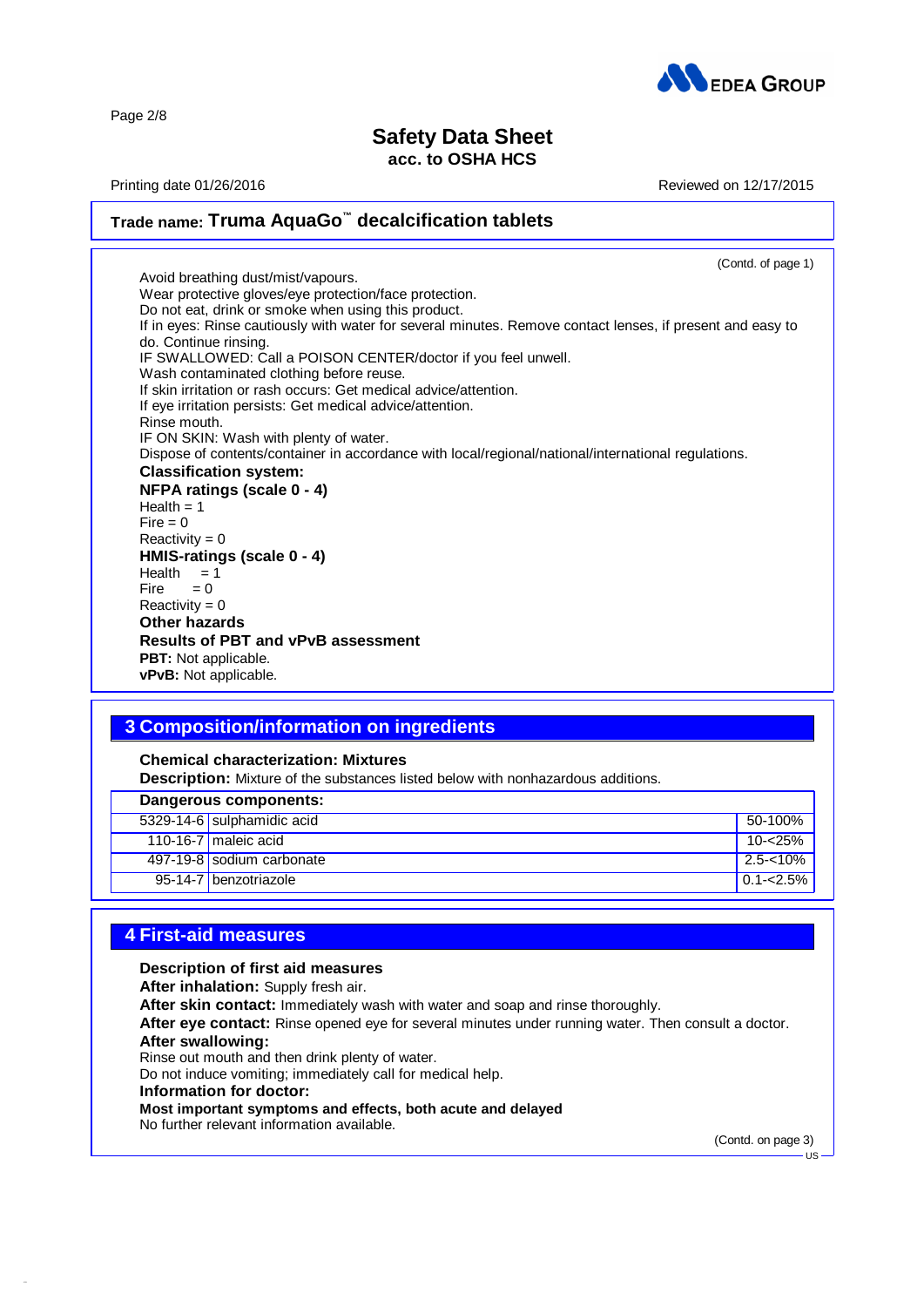

# **Safety Data Sheet**

**acc. to OSHA HCS**

Printing date 01/26/2016 Reviewed on 12/17/2015

(Contd. of page 2)

# **Trade name: Truma AquaGo ™ decalcification tablets**

**Indication of any immediate medical attention and special treatment needed** No further relevant information available.

# **5 Fire-fighting measures**

### **Extinguishing media**

### **Suitable extinguishing agents:**

CO2, extinguishing powder or water spray. Fight larger fires with water spray.

Use fire fighting measures that suit the environment.

Product itself does not burn.

**Special hazards arising from the substance or mixture** No further relevant information available. **Advice for firefighters**

**Protective equipment:** In the danger area always wear a self-contained breathing apparatus.

### **6 Accidental release measures**

**Personal precautions, protective equipment and emergency procedures** Wear protective clothing. **Environmental precautions:** Do not allow to enter sewers/ surface or ground water.

**Methods and material for containment and cleaning up:**

Pick up mechanically.

Send for recovery or disposal in suitable receptacles.

Wash residues with water. **Reference to other sections**

See Section 7 for information on safe handling.

See Section 8 for information on personal protection equipment.

See Section 13 for disposal information.

# **7 Handling and storage**

**Handling:**

42.0.1

**Precautions for safe handling** Prevent formation of dust. **Information about protection against explosions and fires:** No special measures required.

**Conditions for safe storage, including any incompatibilities Storage:**

**Requirements to be met by storerooms and receptacles:** Store only in the original receptacle. **Information about storage in one common storage facility:** Not required.

**Further information about storage conditions:**

Keep receptacle tightly sealed.

Protect from humidity and water.

**Specific end use(s)** No further relevant information available.

### **8 Exposure controls/personal protection**

**Additional information about design of technical systems:** No further data; see item 7.

(Contd. on page 4)

US

Page 3/8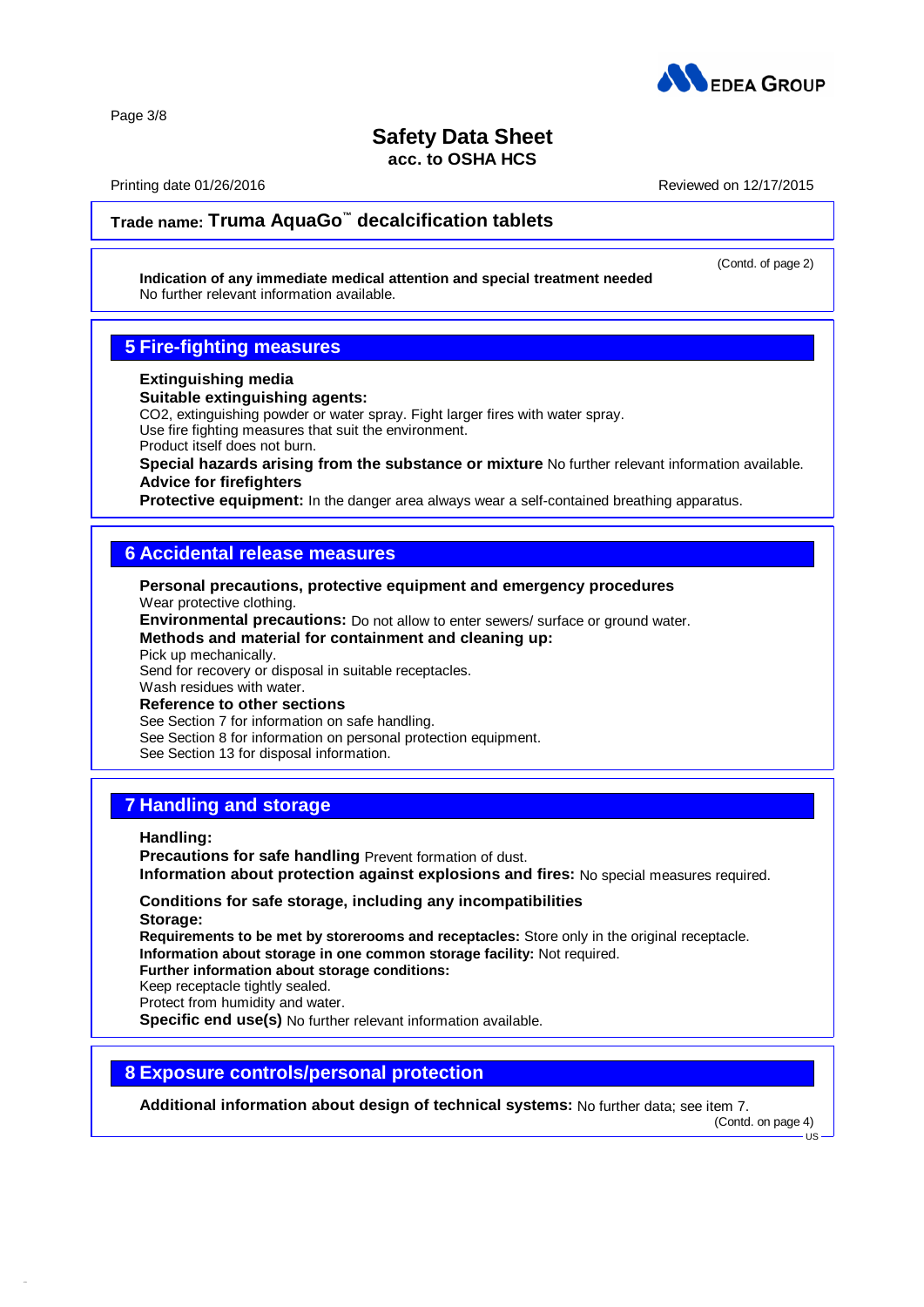

# **Safety Data Sheet**

# **acc. to OSHA HCS**

Printing date 01/26/2016 **Reviewed on 12/17/2015** 

US

| Trade name: Truma AquaGo™ decalcification tablets                                                                                                                                                                                                                                                                                                                                                                                                                                                                                                                                                                                                                                                                                                                                                                                                                                                                                                                                                                                   |  |
|-------------------------------------------------------------------------------------------------------------------------------------------------------------------------------------------------------------------------------------------------------------------------------------------------------------------------------------------------------------------------------------------------------------------------------------------------------------------------------------------------------------------------------------------------------------------------------------------------------------------------------------------------------------------------------------------------------------------------------------------------------------------------------------------------------------------------------------------------------------------------------------------------------------------------------------------------------------------------------------------------------------------------------------|--|
| (Contd. of page 3)                                                                                                                                                                                                                                                                                                                                                                                                                                                                                                                                                                                                                                                                                                                                                                                                                                                                                                                                                                                                                  |  |
| <b>Control parameters</b><br>Components with limit values that require monitoring at the workplace:<br>The product does not contain any relevant quantities of materials with critical values that have to be<br>monitored at the workplace.<br>Additional information: The lists that were valid during the creation were used as basis.                                                                                                                                                                                                                                                                                                                                                                                                                                                                                                                                                                                                                                                                                           |  |
| <b>Exposure controls</b><br>Personal protective equipment:<br>General protective and hygienic measures:<br>Keep away from foodstuffs, beverages and feed.<br>Immediately remove all soiled and contaminated clothing.<br>Wash hands before breaks and at the end of work.<br>Avoid contact with the eyes and skin.<br>Breathing equipment: In case of dust formation use respiratory protective device.<br>Protection of hands: Protective gloves<br><b>Material of gloves</b><br>Nitrile rubber, NBR<br>Recommended thickness of the material: $\geq 0.11$ mm<br>The selection of the suitable gloves does not only depend on the material, but also on further marks of<br>quality and varies from manufacturer to manufacturer.<br>Penetration time of glove material<br>The exact break through time has to be found out by the manufacturer of the protective gloves and has to<br>be observed.<br>Eye protection: Wear tightly sealed safety glasses when handling the solution.<br>Body protection: Protective work clothing |  |

# **9 Physical and chemical properties**

| Information on basic physical and chemical properties<br><b>General Information</b><br>Appearance:       |                                                                |
|----------------------------------------------------------------------------------------------------------|----------------------------------------------------------------|
| Form:                                                                                                    | Tablets                                                        |
| Color:                                                                                                   | Red                                                            |
| Odor:                                                                                                    | Characteristic                                                 |
| Odor threshold:                                                                                          | Not determined.                                                |
| pH-value:                                                                                                | $(10 \text{ g/l}, 20 \text{ }^{\circ}\text{C})$<br>$1.3 - 1.5$ |
| <b>Change in condition</b><br><b>Melting point/Melting range:</b><br><b>Boiling point/Boiling range:</b> | Undetermined.<br>Undetermined.                                 |
| <b>Flash point:</b>                                                                                      | Not applicable.                                                |
| Flammability (solid, gaseous):                                                                           | Not determined.                                                |
| Ignition temperature:                                                                                    |                                                                |
| Decomposition temperature:                                                                               | Not determined.                                                |
| Auto igniting:                                                                                           | Product is not selfigniting.                                   |
| Danger of explosion:                                                                                     | Product does not present an explosion hazard.                  |
|                                                                                                          | (Contd. on page 5)                                             |

42.0.1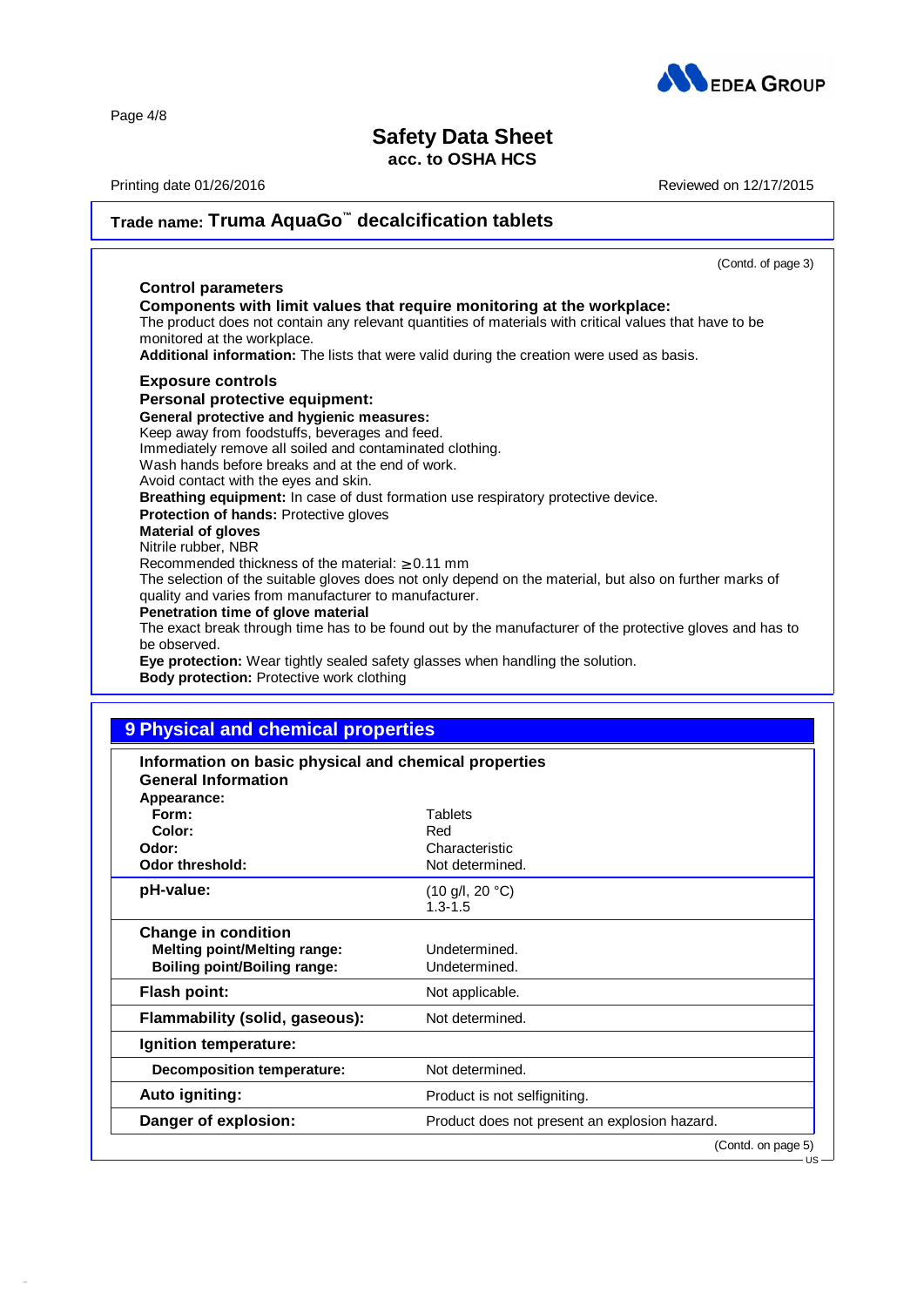

Page 5/8

# **Safety Data Sheet acc. to OSHA HCS**

Printing date 01/26/2016 **Reviewed on 12/17/2015** 

## **Trade name: Truma AquaGo ™ decalcification tablets**

|                                                          |                                            | (Contd. of page 4) |
|----------------------------------------------------------|--------------------------------------------|--------------------|
| <b>Explosion limits:</b>                                 |                                            |                    |
| Lower:                                                   | Not determined.                            |                    |
| Upper:                                                   | Not determined.                            |                    |
| Vapor pressure:                                          | Not applicable.                            |                    |
| Density:                                                 | Not determined.                            |                    |
| <b>Relative density</b>                                  | Not determined.                            |                    |
| Vapor density                                            | Not applicable.                            |                    |
| <b>Evaporation rate</b>                                  | Not applicable.                            |                    |
| Solubility in / Miscibility with                         |                                            |                    |
| Water:                                                   | Soluble.                                   |                    |
| Partition coefficient (n-octanol/water): Not determined. |                                            |                    |
| <b>Viscosity:</b>                                        |                                            |                    |
| Dynamic:                                                 | Not applicable.                            |                    |
| Kinematic:                                               | Not applicable.                            |                    |
| <b>Solvent content:</b>                                  |                                            |                    |
| Organic solvents:                                        | 0.0%                                       |                    |
| <b>VOC content:</b>                                      | $0.0$ g/l $/ 0.00$ lb/gl                   |                    |
| Solids content:                                          | 100,0 %                                    |                    |
| <b>Other information</b>                                 | No further relevant information available. |                    |

# **10 Stability and reactivity**

**Reactivity** No further relevant information available. **Chemical stability** Stable if stored according to specifications. **Thermal decomposition / conditions to be avoided:** No decomposition if used according to specifications. **Possibility of hazardous reactions** No dangerous reactions known. **Conditions to avoid** Protect from humidity and water. **Incompatible materials:** Alkali (lye) **Hazardous decomposition products:** No dangerous decomposition products known.

# **11 Toxicological information**

**Information on toxicological effects Acute toxicity:**

**LD/LC50 values that are relevant for classification:**

**ATE (Acute Toxicity Estimates)**

Oral LD50 1499 mg/kg Dermal LD50 2133 mg/kg (rabbit)

**5329-14-6 sulphamidic acid**

42.0.1

Oral LD50 3160 mg/kg (rat)

Dermal LD50 > 2000 mg/kg (rabbit)

(Contd. on page 6)

US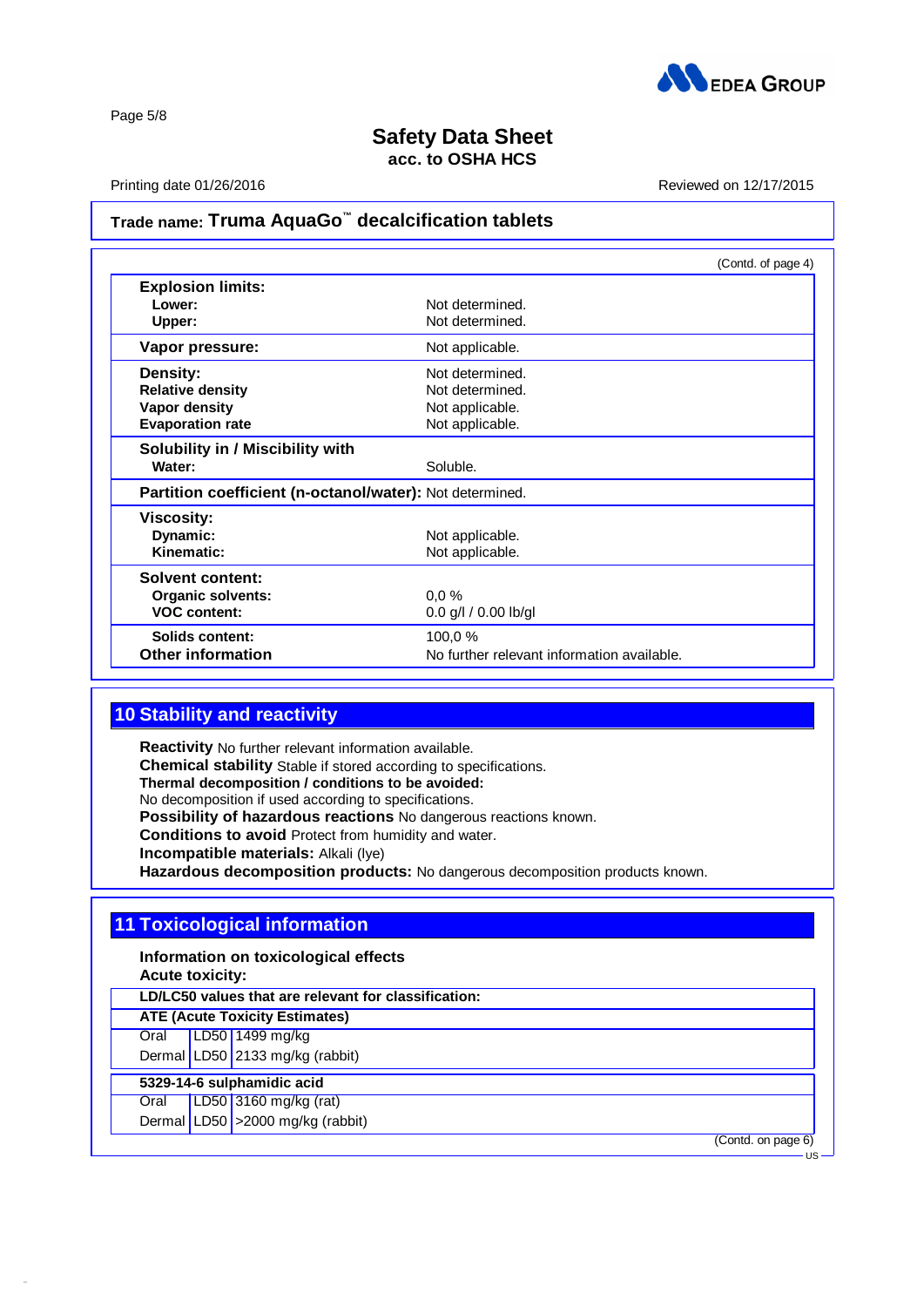

Page 6/8

42.0.1

# **Safety Data Sheet acc. to OSHA HCS**

Printing date 01/26/2016 **Reviewed on 12/17/2015** 

# **Trade name: Truma AquaGo ™ decalcification tablets**

|                                                      | (Contd. of page 5)                                                                                                                  |
|------------------------------------------------------|-------------------------------------------------------------------------------------------------------------------------------------|
| 110-16-7 maleic acid                                 |                                                                                                                                     |
| Oral                                                 | LD50 708 mg/kg (rat)                                                                                                                |
|                                                      | Dermal LD50 1560 mg/kg (rabbit)                                                                                                     |
|                                                      | 497-19-8 sodium carbonate                                                                                                           |
| Oral                                                 | LD50 4090 mg/kg (rat)                                                                                                               |
| <b>Primary irritant effect:</b>                      |                                                                                                                                     |
|                                                      | on the skin: Irritant to skin and mucous membranes.                                                                                 |
| on the eye: Irritating effect.                       | Sensitization: Sensitization possible through skin contact.                                                                         |
|                                                      | <b>Additional toxicological information:</b>                                                                                        |
|                                                      | The product shows the following dangers according to internally approved calculation methods for                                    |
| preparations:                                        |                                                                                                                                     |
| Irritant                                             |                                                                                                                                     |
| <b>Carcinogenic categories</b>                       |                                                                                                                                     |
|                                                      | IARC (International Agency for Research on Cancer)                                                                                  |
|                                                      | None of the ingredients is listed.                                                                                                  |
|                                                      | <b>NTP (National Toxicology Program)</b>                                                                                            |
|                                                      | None of the ingredients is listed.                                                                                                  |
|                                                      |                                                                                                                                     |
|                                                      | <b>OSHA-Ca (Occupational Safety &amp; Health Administration)</b>                                                                    |
|                                                      | None of the ingredients is listed.<br><b>12 Ecological information</b>                                                              |
|                                                      |                                                                                                                                     |
| <b>Toxicity</b><br><b>Aquatic toxicity:</b>          |                                                                                                                                     |
|                                                      | 5329-14-6 sulphamidic acid                                                                                                          |
|                                                      | LC50/96h 70.3 mg/l (Pimephales promelas)                                                                                            |
|                                                      | EC50/24h 71.6 mg/l (Daphnia magna)                                                                                                  |
| 110-16-7 maleic acid                                 |                                                                                                                                     |
|                                                      | EC50/24h 160 mg/l (Daphnia magna) (IUCLID)                                                                                          |
|                                                      |                                                                                                                                     |
|                                                      | Persistence and degradability No further relevant information available.                                                            |
|                                                      | Behavior in environmental systems:                                                                                                  |
|                                                      | Bioaccumulative potential No further relevant information available.<br>Mobility in soil No further relevant information available. |
|                                                      | Additional ecological information:                                                                                                  |
| <b>General notes:</b>                                |                                                                                                                                     |
|                                                      | Harmful to aquatic organisms                                                                                                        |
|                                                      | Water hazard class 1 (Self-assessment): slightly hazardous for water                                                                |
|                                                      | Do not allow undiluted product or large quantities of it to reach ground water, water course or sewage                              |
| system.                                              |                                                                                                                                     |
|                                                      | <b>Results of PBT and vPvB assessment</b>                                                                                           |
| <b>PBT:</b> Not applicable.<br>vPvB: Not applicable. |                                                                                                                                     |

**Other adverse effects** No further relevant information available.

(Contd. on page 7)

US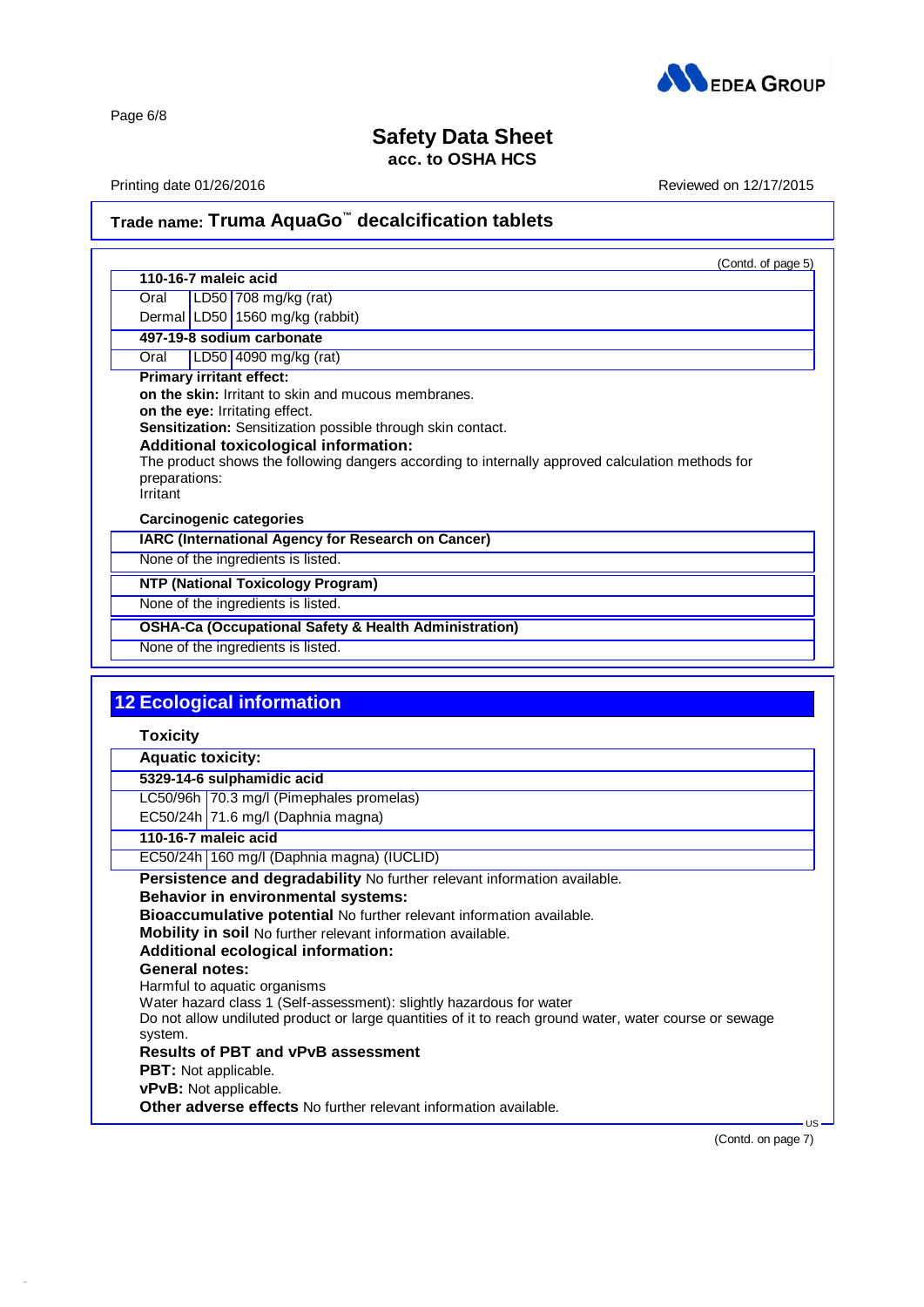

Page 7/8

# **Safety Data Sheet acc. to OSHA HCS**

Printing date 01/26/2016 **Reviewed on 12/17/2015** 

# **Trade name: Truma AquaGo ™ decalcification tablets**

(Contd. of page 6)

# **13 Disposal considerations**

**Waste treatment methods**

**Recommendation:**

Must not be disposed of together with household garbage. Do not allow product to reach sewage system.

### **Uncleaned packagings:**

**Recommendation:** Disposal must be made according to official regulations.

**Recommended cleansing agent:** Water, if necessary with cleansing agents.

| <b>14 Transport information</b>                                                   |                 |
|-----------------------------------------------------------------------------------|-----------------|
| <b>UN-Number</b><br>DOT, ADN, IMDG, IATA                                          | not regulated   |
| UN proper shipping name<br>DOT, ADN, IMDG, IATA                                   | not regulated   |
| <b>Transport hazard class(es)</b>                                                 |                 |
| DOT, ADN, IMDG, IATA<br><b>Class</b>                                              | not regulated   |
| <b>Packing group</b><br>DOT, IMDG, IATA                                           | not regulated   |
| <b>Environmental hazards:</b><br><b>Marine pollutant:</b>                         | No.             |
| Special precautions for user                                                      | Not applicable. |
| Transport in bulk according to Annex II of<br><b>MARPOL73/78 and the IBC Code</b> | Not applicable. |
| <b>UN "Model Regulation":</b>                                                     | not regulated   |

# **15 Regulatory information**

**Safety, health and environmental regulations/legislation specific for the substance or mixture**

**Sara**

42.0.1

| Section 355 (extremely hazardous substances):   |
|-------------------------------------------------|
| None of the ingredients is listed.              |
| Section 313 (Specific toxic chemical listings): |
| None of the ingredients is listed.              |
| <b>TSCA (Toxic Substances Control Act):</b>     |
| 5329-14-6 sulphamidic acid                      |
| 110-16-7 maleic acid                            |
| 144-55-8 sodium hydrogencarbonate               |
| 497-19-8 sodium carbonate                       |
| (Contd. on page 8)                              |
| -US                                             |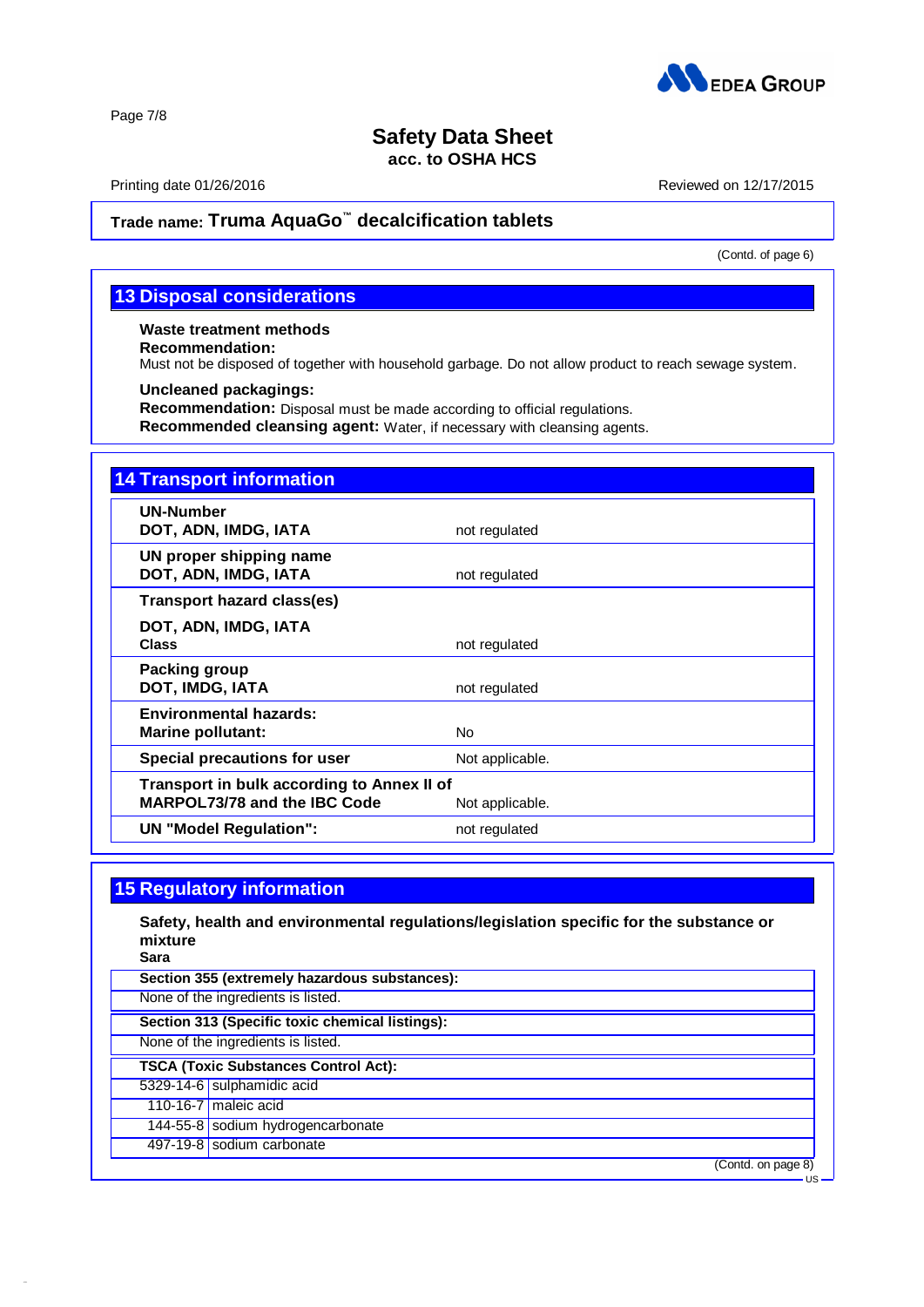

Page 8/8

## **Safety Data Sheet acc. to OSHA HCS**

Printing date 01/26/2016 **Reviewed on 12/17/2015** 

(Contd. of page 7)

US

# **Trade name: Truma AquaGo ™ decalcification tablets**

#### **Proposition 65**

**Chemicals known to cause cancer:**

None of the ingredients is listed.

**Chemicals known to cause reproductive toxicity for females:**

None of the ingredients is listed.

**Chemicals known to cause reproductive toxicity for males:**

None of the ingredients is listed.

**Chemicals known to cause developmental toxicity:**

None of the ingredients is listed.

#### **Carcinogenic categories**

**EPA (Environmental Protection Agency)**

None of the ingredients is listed.

**TLV (Threshold Limit Value established by ACGIH)**

None of the ingredients is listed.

**NIOSH-Ca (National Institute for Occupational Safety and Health)**

None of the ingredients is listed.

**Chemical safety assessment:** A Chemical Safety Assessment has not been carried out.

## **16 Other information**

42.0.1

This information is based on our present knowledge. However, this shall not constitute a guarantee for any specific product features and shall not establish a legally valid contractual relationship.

**Department issuing SDS:** Department R&D

**Contact:** Dr. Niels Ole Vesterager **Date of preparation / last revision** 01/26/2016 / - **Abbreviations and acronyms:** IMDG: International Maritime Code for Dangerous Goods DOT: US Department of Transportation IATA: International Air Transport Association ACGIH: American Conference of Governmental Industrial Hygienists EINECS: European Inventory of Existing Commercial Chemical Substances ELINCS: European List of Notified Chemical Substances CAS: Chemical Abstracts Service (division of the American Chemical Society) NFPA: National Fire Protection Association (USA) HMIS: Hazardous Materials Identification System (USA) VOC: Volatile Organic Compounds (USA, EU) LC50: Lethal concentration, 50 percent LD50: Lethal dose, 50 percent PBT: Persistent, Bioaccumulative and Toxic vPvB: very Persistent and very Bioaccumulative NIOSH: National Institute for Occupational Safety OSHA: Occupational Safety & Health TLV: Threshold Limit Value<br>PEL: Permissible Exposure Limit REL: Recommended Exposure Limit Acute Tox. 4: Acute toxicity, Hazard Category 4 Skin Irrit. 2: Skin corrosion/irritation, Hazard Category 2 Eye Irrit. 2A: Serious eye damage/eye irritation, Hazard Category 2A Skin Sens. 1: Sensitisation - Skin, Hazard Category 1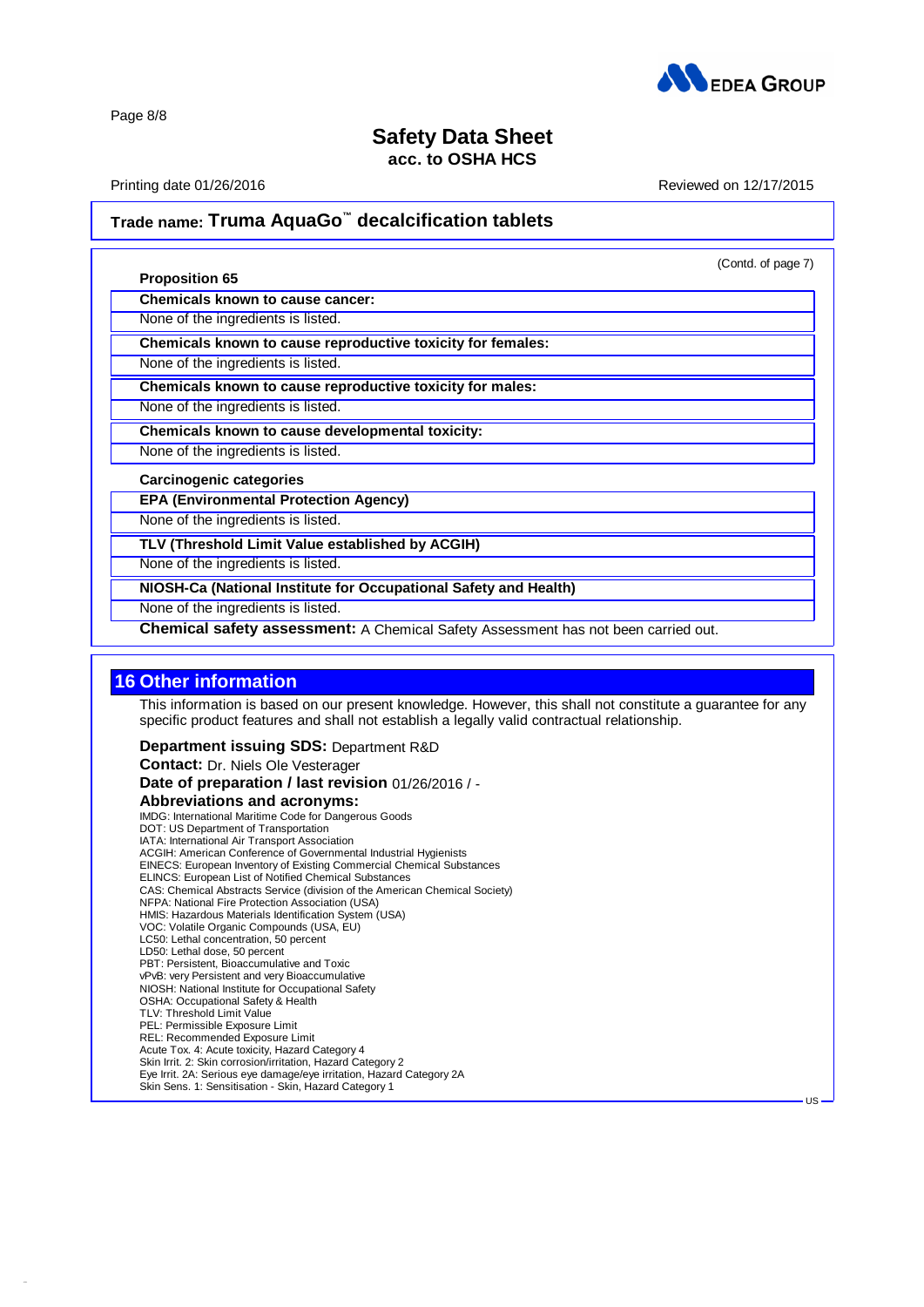

Página: 1/8

# **Ficha de datos de seguridad**

**según 1907/2006/CE, Artículo 31**

Fecha de impresión 26.01.2016 Número de versión 1 Revisión: 17.12.2015

### **1 Identificación de la sustancia o la mezcla y de la sociedad o la empresa**

### **Identificador del producto**

**Nombre comercial: Truma AquaGo ™ pastillas de descalcificación**

**Usos pertinentes identificados de la sustancia o de la mezcla y usos desaconsejados Utilización del producto / de la elaboración** Pastillas para descalcificación

### **Datos del proveedor de la ficha de datos de seguridad**

#### **Distribuidor**

Truma Gerätetechnik GmbH & Co. KG Wernher-von-Braun-Straße 12 D-85640 Putzbrunn Tel.: +49 89 4617 2640 [www.truma.com](http://www.truma.com)

#### **Fabricante**

Oxytabs Tablettenproduktion GmbH - Member of the Medea Group - Suhmsberg 40 D-24768 Rendsburg

### **Área de información:**

Tel.: +49 4331 69620 0 Fax: +49 4331 69620 22 E-Mail: info@medeagroup.de

### **2 Identificación de los peligros**

#### **Clasificación de la sustancia o de la mezcla**

Tox. ag. 4 H302 Nocivo en caso de ingestión.

Irrit. cut. 2 H315 Provoca irritación cutánea.

Irrit. oc. 2A H319 Provoca irritación ocular grave.

Sens. cut. 1 H317 Puede provocar una reacción alérgica en la piel.

### **Elementos de la etiqueta**

### **Elementos de las etiquetas del SAM**

El producto se ha clasificado y etiquetado de conformidad con el Sistema Globalmente Armonizado (GHS). **Pictogramas de peligro**



42.0.1

### **Palabra de advertencia** Atención

**Componentes peligrosos a indicar en eletiquetaje:** ácido maleico benzotriazol

carbonato de sodio ácido sulfamídico

### **Indicaciónes de peligro**

Nocivo en caso de ingestión. Provoca irritación cutánea. Provoca irritación ocular grave. Puede provocar una reacción alérgica en la piel.

( se continua en página 2 )

ES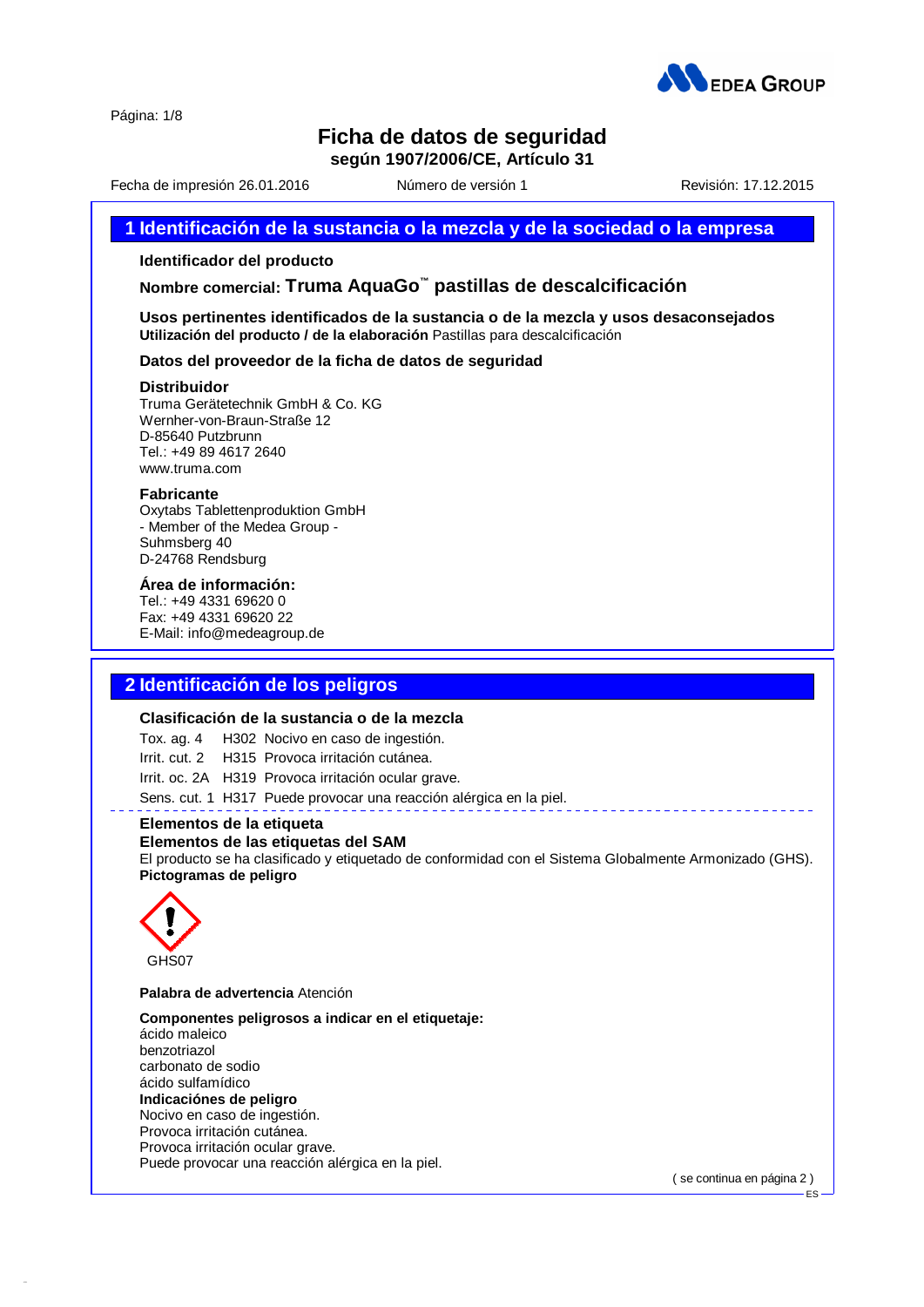Página: 2/8

# **Ficha de datos de seguridad según 1907/2006/CE, Artículo 31**

Fecha de impresión 26.01.2016 Número de versión 1 Revisión: 17.12.2015

( se continua de página 1 )

# **Nombre comercial: Truma AquaGo ™ pastillas de descalcificación**

#### **Consejos de prudencia**

Lavarse las manos concienzudamente tras la manipulación.

Evitar respirar el polvo/la niebla/los vapores.

Llevar guantes de protección / gafas de protección / máscara de protección.

No comer, beber ni fumar durante su utilización.

EN CASO DE CONTACTO CON LOS OJOS: Aclarar cuidadosamente con agua durante varios minutos. Quitar las lentes de contacto, si lleva y resulta fácil. Seguir aclarando.

EN CASO DE INGESTIÓN: Llamar a un CENTRO DE TOXICOLOGĺA/médico sila persona se encuentra mal.

Lavar las prendas contaminadas antes de volver a usarlas.

En caso de irritación o erupción cutánea: Consultar a un médico.

Si persiste la irritación ocular: Consultar a un médico.

Enjuagarse la boca.

EN CASO DE CONTACTO CON LA PIEL: Lavar con abundante agua.

Eliminar el contenido o elrecipiente conforme a la reglamentación local/regional/nacional/internacional.

### **Otros peligros**

### **Resultados de la valoración PBT y mPmB**

**PBT:** No aplicable.

**mPmB:** No aplicable.

### **3 Composición/información sobre los componentes**

# **Caracterización química: Mezclas**

**Descripción:**

Mezcla formada por las sustancias especificadas a continuación con adiciones no peligrosas.

| <b>Componentes peligrosos:</b> |               |
|--------------------------------|---------------|
| 5329-14-6 ácido sulfamídico    | 50-100%       |
| 110-16-7 ácido maleico         | 20-<25%       |
| 497-19-8 carbonato de sodio    | 2.5-<10%      |
| 95-14-7 benzotriazol           | $0.1 - 2.5\%$ |

### **Indicaciones adicionales:**

El texto de los posibles riesgos aquí indicados se puede consultar en elcapítulo 16.

### **4 Primeros auxilios**

**Descripción de los primeros auxilios**

**En caso de inhalación del producto:** Proporcionar aire fresco.

**En caso de contacto con la piel:** Lavar inmediatamente con agua y jabón y enjuagar bien.

### **En caso de contacto con los ojos:**

Limpiar los ojos abiertos durante varios minutos con agua corriente y consultar a un médico.

#### **En caso de ingestión:**

42.0.1

Enjuagar la boca y beber mucha agua.

No provocar el vómito y solicitar asistencia médica inmediata.

### **Indicaciones para el médico:**

**Principales síntomas y efectos, agudos y retardados** No existen más datos relevantes disponibles. **Indicación de toda atención médica y de los tratamientos especiales que deban dispensarse inmediatamente**

No existen más datos relevantes disponibles.

( se continua en página 3 )

 $ES -$ 

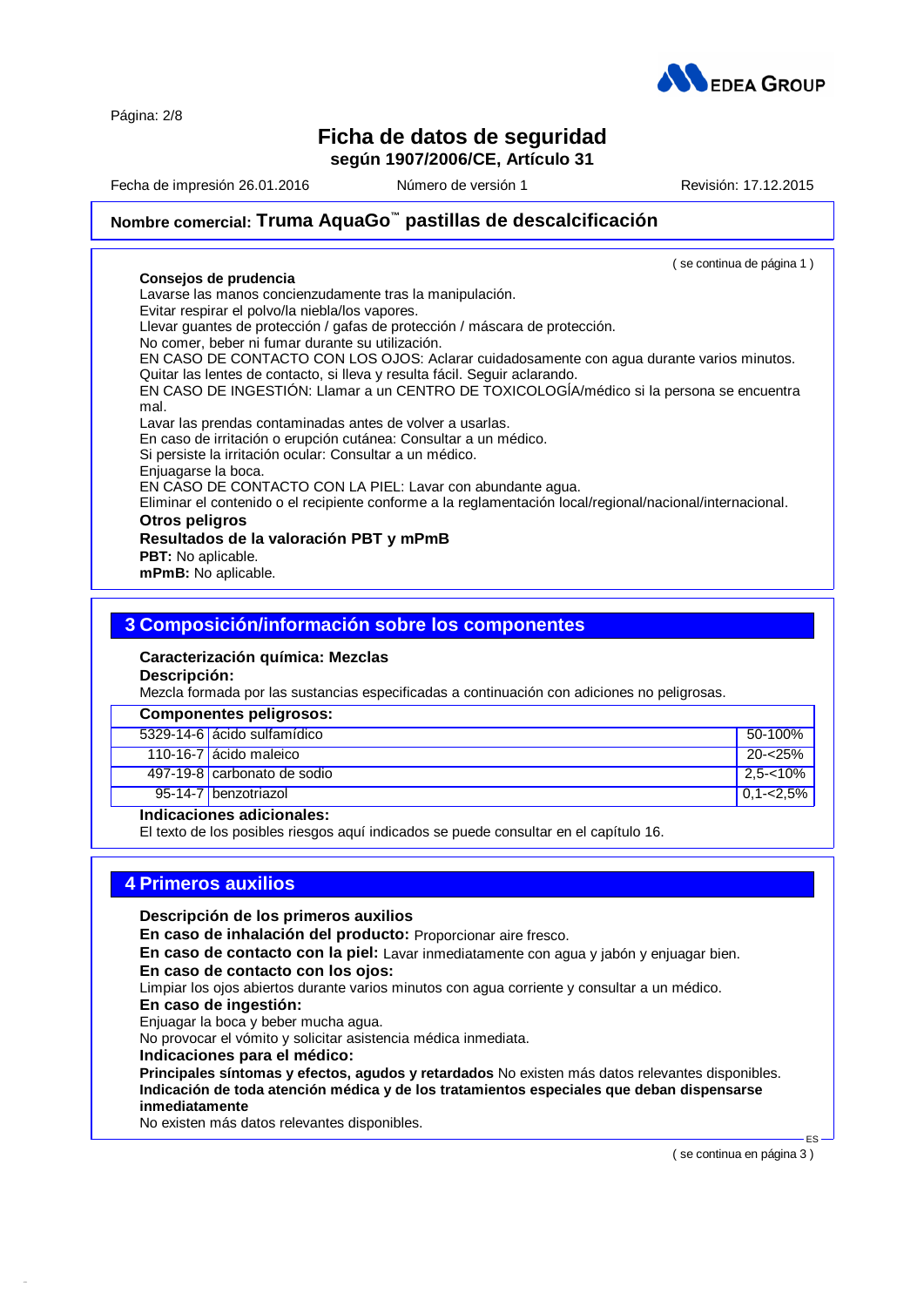

Página: 3/8

# **Ficha de datos de seguridad**

**según 1907/2006/CE, Artículo 31**

Fecha de impresión 26.01.2016 Número de versión 1 Revisión: 17.12.2015

# **Nombre comercial: Truma AquaGo ™ pastillas de descalcificación**

( se continua de página 2 )

### **5 Medidas de lucha contra incendios**

### **Medios de extinción**

**Sustancias extintoras apropiadas:**

CO2, polvo extintor o chorro de agua rociada. Combatir incendios mayores con chorro de agua rociada. Combatir los incendios con medidas adaptados al ambiente circundante.

El producto no quema.

**Peligros específicos derivados de la sustancia o la mezcla** No existen más datos relevantes disponibles.

### **Recomendaciones de lucha contra incendios para el personal**

**Equipo especial de protección:**

En la zona de peligro: Usar aparato respiratorio indepediente del ambiente de aire.

## **6 Medidas en caso de vertido accidental**

**Precauciones personales, equipo de protección y procedimientos de emergencia** Usar ropa de protección personal.

**Precauciones relativas al medio ambiente:**

Evitar que penetre en la canalización /aguas de superficie /agua subterráneas.

**Métodos y material de contención y de limpieza:**

Recoger mecánicamente.

Verter en depósitos apropiados de recuperación o desechables.

Quitar los residuos con agua. **Referencia a otras secciones**

Ver capítulo 7 para más información sobre una manipulación segura. Ver capítulo 8 para más información sobre el equipo personal de protección. Para más información sobre cómo desechar el producto, ver capítulo 13.

## **7 Manipulación y almacenamiento**

**Manipulación:**

42.0.1

**Precauciones para una manipulación segura** Evitar la formación de polvo. **Prevención de incendios y explosiones:** No se requieren medidas especiales.

### **Condiciones de almacenamiento seguro, incluidas posibles incompatibilidades Almacenamiento:**

**Exigencias con respecto al almacén y los recipientes:** Conservar sólo en elenvase original. **Normas en caso de un almacenamiento conjunto:** No es necesario.

**Indicaciones adicionales sobre las condiciones de almacenamiento:**

Mantener el recipiente cerrado herméticamente.

Proteger de la humedad y del agua.

**Usos específicos finales** No existen más datos relevantes disponibles.

## **8 Controles de exposición/protección individual**

**Instrucciones adicionales para el acondicionamiento de instalaciones técnicas:** Sin datos adicionales, ver punto 7.

( se continua en página 4 )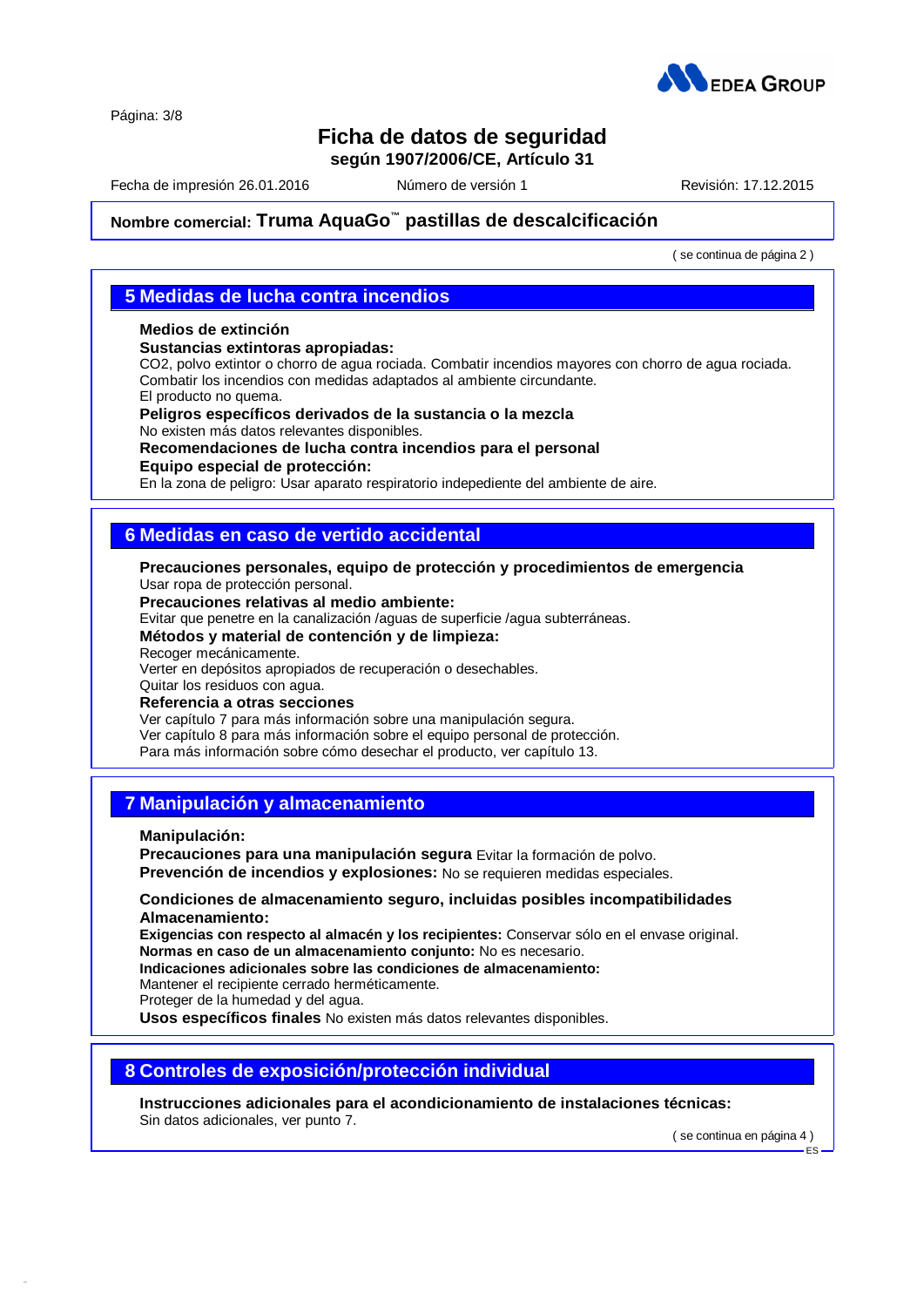Página: 4/8

# **AN** EDEA GROUP

# **Ficha de datos de seguridad**

**según 1907/2006/CE, Artículo 31**

Fecha de impresión 26.01.2016 **Número de versión 1 1** Revisión: 17.12.2015

# **Nombre comercial: Truma AquaGo ™ pastillas de descalcificación**

|                                                                                                                                                                     | (se continua de página 3) |
|---------------------------------------------------------------------------------------------------------------------------------------------------------------------|---------------------------|
| Parámetros de control                                                                                                                                               |                           |
| Componentes con valores límite admisibles que deben controlarse en el puesto de<br>trabajo:                                                                         |                           |
| El producto no contiene cantidades relevantes de substancias con valores límite que exijan un control en el<br>puesto de trabajo.<br>Indicaciones adicionales:      |                           |
| Como base se han utilizado las listas vigentes en el momento de la elaboración.                                                                                     |                           |
| Controles de la exposición                                                                                                                                          |                           |
| Equipo de protección individual:                                                                                                                                    |                           |
| Medidas generales de protección e higiene:                                                                                                                          |                           |
| Mantener alejado de alimentos, bebidas y alimentos para animales.                                                                                                   |                           |
| Quitarse de inmediato la ropa ensuciada o impregnada.                                                                                                               |                           |
| Lavarse las manos antes de las pausas y al final del trabajo.                                                                                                       |                           |
| Evitar el contacto con los ojos y la piel.                                                                                                                          |                           |
| Protección respiratoria: En caso de formación de polvo, usar protección respiratoria.                                                                               |                           |
| Protección de manos: Guantes de protección                                                                                                                          |                           |
| Material de los guantes                                                                                                                                             |                           |
| Caucho nitrílico                                                                                                                                                    |                           |
| Espesor del material recomendado: $\geq 0,11$ mm                                                                                                                    |                           |
| La elección del guante adecuado no depende únicamente del material, sino también de otras<br>características de calidad, que pueden variar de un fabricante a otro. |                           |
| Tiempo de penetración del material de los guantes                                                                                                                   |                           |
| El tiempo de resistencia a la penetración exacto deberá ser pedido al fabricante de los guantes. Este<br>tiempo debe ser respetado.                                 |                           |
| Protección de ojos: Utilice protección ocular hermética al trabajar con el producto disuelto.<br>Protección del cuerpo: Ropa de trabajo protectora                  |                           |
|                                                                                                                                                                     |                           |

# **9 Propiedades físicas y químicas**

42.0.1

| Información sobre propiedades físicas y químicas básicas<br>Datos generales                                        |                                                       |                          |
|--------------------------------------------------------------------------------------------------------------------|-------------------------------------------------------|--------------------------|
| Aspecto:<br>Forma:<br>Color:<br>Olor:<br><b>Umbral olfativo:</b>                                                   | Tabletas<br>Rojo<br>Característico<br>No determinado. |                          |
| valor pH:                                                                                                          | $(10 \text{ g/l}, 20 \text{ °C})$<br>$1.3 - 1.5$      |                          |
| Cambio de estado<br>Punto de fusión /campo de fusión:<br>Punto de ebullición / campo de ebullición: Indeterminado. | Indeterminado.                                        |                          |
| Punto de inflamación:                                                                                              | No aplicable.                                         |                          |
| Inflamabilidad (sólido, gaseiforme):                                                                               | No determinado.                                       |                          |
| Temperatura de ignición:                                                                                           |                                                       |                          |
| Temperatura de descomposición:                                                                                     | No determinado.                                       |                          |
| Autoinflamabilidad:                                                                                                | El producto no es autoinflamable.                     |                          |
|                                                                                                                    |                                                       | se continua en página 5) |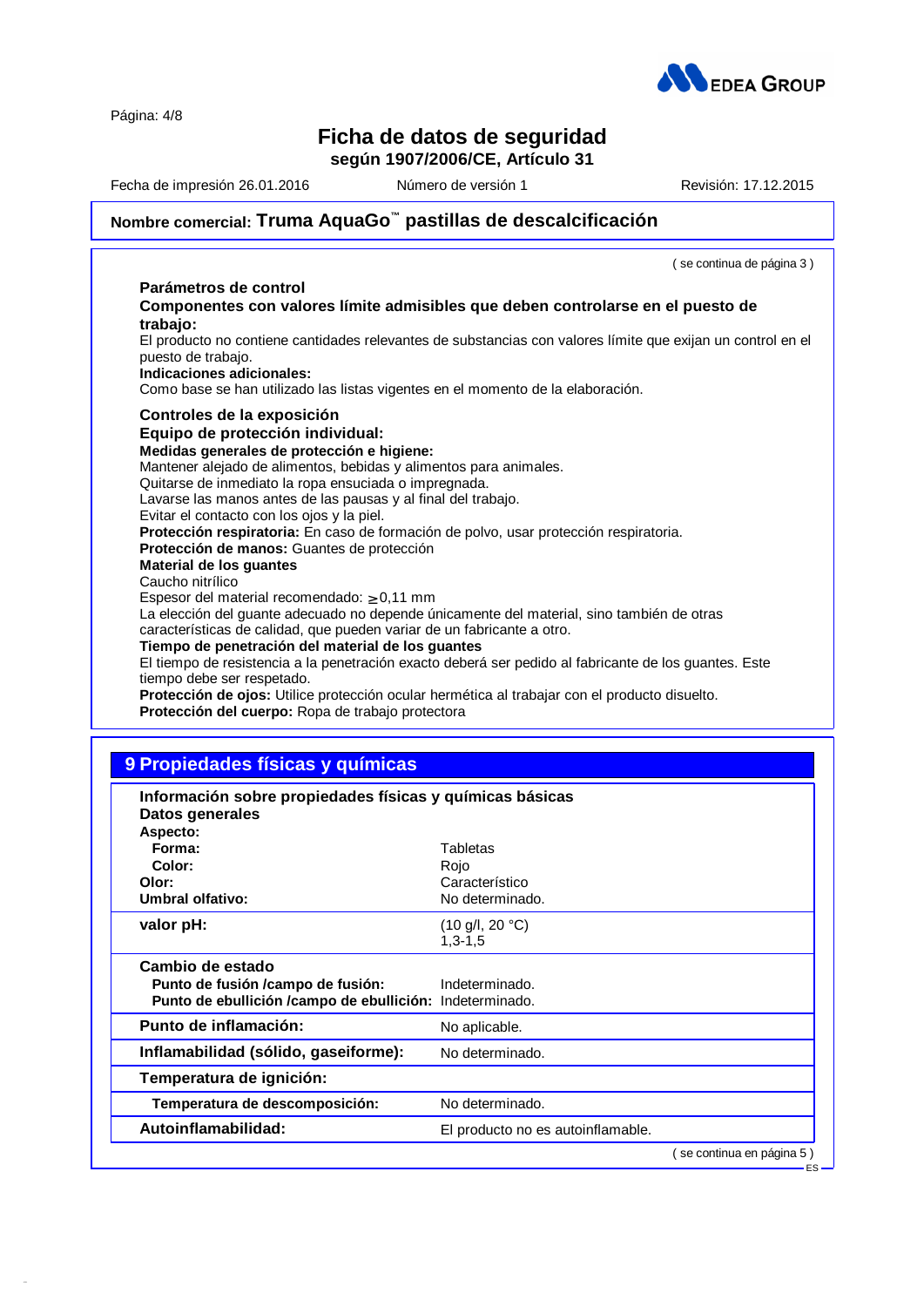

Página: 5/8

# **Ficha de datos de seguridad**

**según 1907/2006/CE, Artículo 31**

Fecha de impresión 26.01.2016 Número de versión 1 Revisión: 17.12.2015

# **Nombre comercial: Truma AquaGo ™ pastillas de descalcificación**

|                                                          | (se continua de página 4)                    |
|----------------------------------------------------------|----------------------------------------------|
| Peligro de explosión:                                    | El producto no es explosivo.                 |
| Límites de explosión:                                    |                                              |
| Inferior:                                                | No determinado.                              |
| Superior:                                                | No determinado.                              |
| Presión de vapor:                                        | No aplicable.                                |
| Densidad:                                                | Indeterminado.                               |
| Densidad relativa                                        | No determinado.                              |
| Densidad de vapor                                        | No aplicable.                                |
| Velocidad de evaporación                                 | No aplicable.                                |
| Solubilidad en / miscibilidad con                        |                                              |
| agua:                                                    | Soluble.                                     |
| Coeficiente de reparto (n-octanol/agua): No determinado. |                                              |
| Viscosidad:                                              |                                              |
| Dinámica:                                                | No aplicable.                                |
| Cinemática:                                              | No aplicable.                                |
| Concentración del disolvente:                            |                                              |
| Disolventes orgánicos:                                   | 0.0%                                         |
| VOC (CE)                                                 | 0.00%                                        |
| Contenido de cuerpos sólidos:                            | 100,0 %                                      |
| Otros datos                                              | No existen más datos relevantes disponibles. |

# **10 Estabilidad y reactividad**

**Reactividad** No existen más datos relevantes disponibles. **Estabilidad química** Estable con almacenamiento adecuado. **Descomposición térmica / condiciones que deben evitarse:** No se descompone al emplearse adecuadamente. **Posibilidad de reacciones peligrosas** No se conocen reacciones peligrosas. **Condiciones que deben evitarse** Proteger de la humedad y del agua. **Materiales incompatibles:** álcali **Productos de descomposición peligrosos:** No se conocen productos de descomposición peligrosos.

# **11 Información toxicológica**

**Información sobre los efectos toxicológicos Toxicidad aguda**

**Valores LD/LC50 (dosis letal /dosis letal = 50%) relevantes para la clasificación:**

**ATE (Acute Toxicity Estimates)**

Oral LD50 1499 mg/kg

Dermal LD50 2133 mg/kg (rabbit)

### **5329-14-6 ácido sulfamídico**

42.0.1

Oral LD50 3160 mg/kg (rat)

( se continua en página 6 )

ES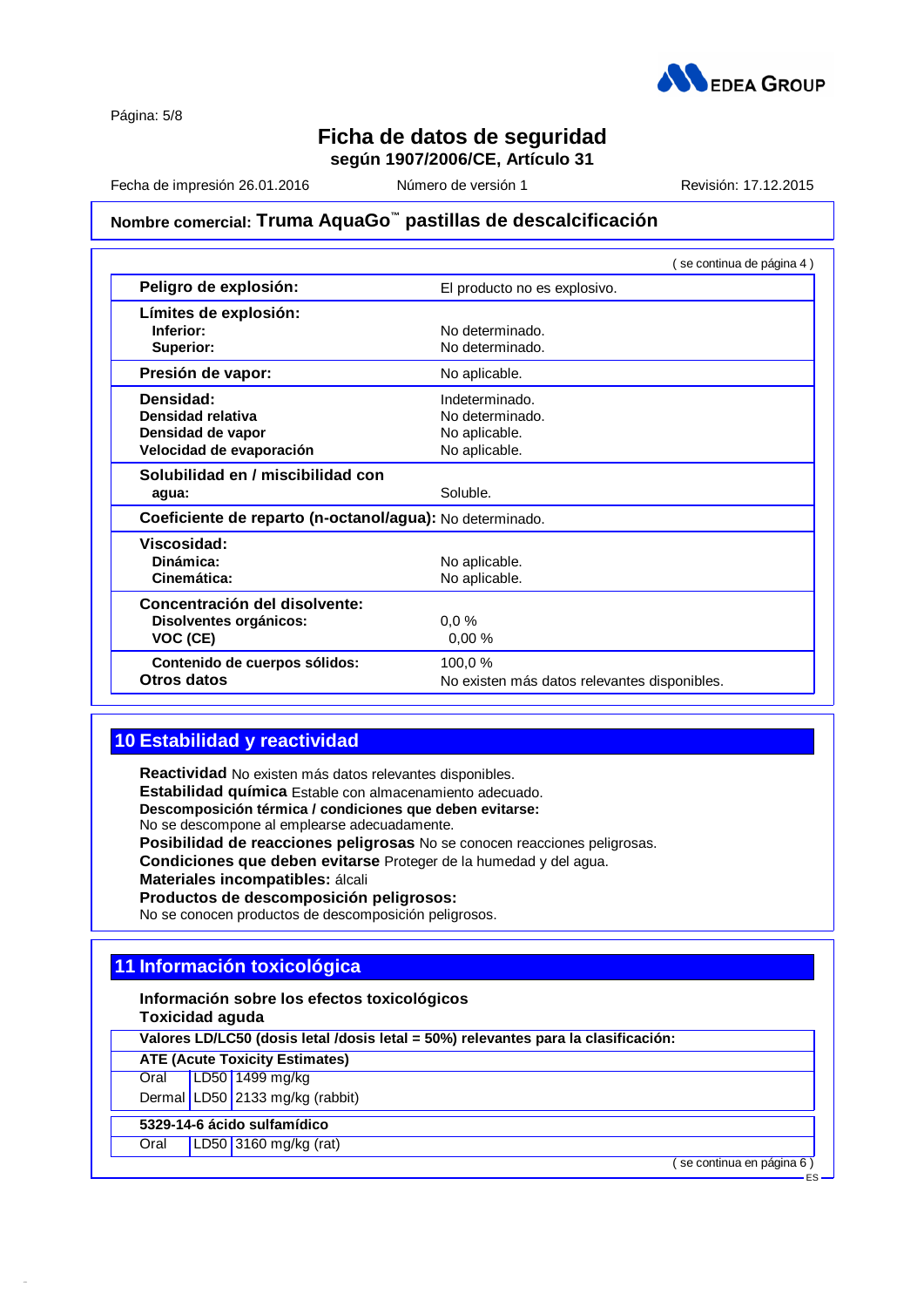

Página: 6/8

# **Ficha de datos de seguridad**

**según 1907/2006/CE, Artículo 31**

Fecha de impresión 26.01.2016 Número de versión 1 Revisión: 17.12.2015

( se continua de página 5 )

# **Nombre comercial: Truma AquaGo ™ pastillas de descalcificación**

Dermal LD50 > 2000 mg/kg (rabbit)

**110-16-7 ácido maleico**

Oral LD50 708 mg/kg (rat) Dermal LD50 1560 mg/kg (rabbit)

**497-19-8 carbonato de sodio**

Oral LD50 4090 mg/kg (rat)

**Efecto estimulante primario:**

**Corrosión o irritación cutáneas** Irrita la piel y las mucosas.

**Lesiones o irritación ocular graves** Produce irritaciones.

**Sensibilización respiratoria o cutánea** Posible sensibilización alentrar en contacto con la piel.

### **Indicaciones toxicológicas adicionales:**

En conformidad con el procedimiento de cálculo contenido en la última versión de la Normativa General de Clasificación de la CE para Preparados, el producto tiene los siguientes riesgos: Irritante

# **12 Información ecológica**

### **Toxicidad**

**Toxicidad acuática:**

**5329-14-6 ácido sulfamídico**

LC50/96h 70,3 mg/l (Pimephales promelas)

EC50/24h  $71,6$  mg/l (Daphnia magna)

### **110-16-7 ácido maleico**

EC50/24h 160 mg/l (Daphnia magna) (IUCLID)

**Persistencia y degradabilidad** No existen más datos relevantes disponibles.

### **Comportamiento en sistemas ecológicos:**

**Potencial de bioacumulación** No existen más datos relevantes disponibles.

**Movilidad en el suelo** No existen más datos relevantes disponibles.

### **Indicaciones medioambientales adicionales:**

**Indicaciones generales:**

nocivo para organismos acuáticos

Nivel de riesgo para el agua 1 (autoclasificación): escasamente peligroso para el agua

En estado no diluido o no neutralizado, no dejar que se infiltre en aguas subterráneas, aguas superficiales o en alcantarillados.

### **Resultados de la valoración PBT y mPmB**

**PBT:** No aplicable.

**mPmB:** No aplicable.

**Otros efectos adversos** No existen más datos relevantes disponibles.

# **13 Consideraciones relativas a la eliminación**

### **Métodos para el tratamiento de residuos**

**Recomendación:** No debe desecharse con la basura doméstica. No debe llegar al alcantarillado.

### **Embalajes sin limpiar:**

42.0.1

**Recomendación:** Eliminar conforme a las disposiciones oficiales.

( se continua en página 7 )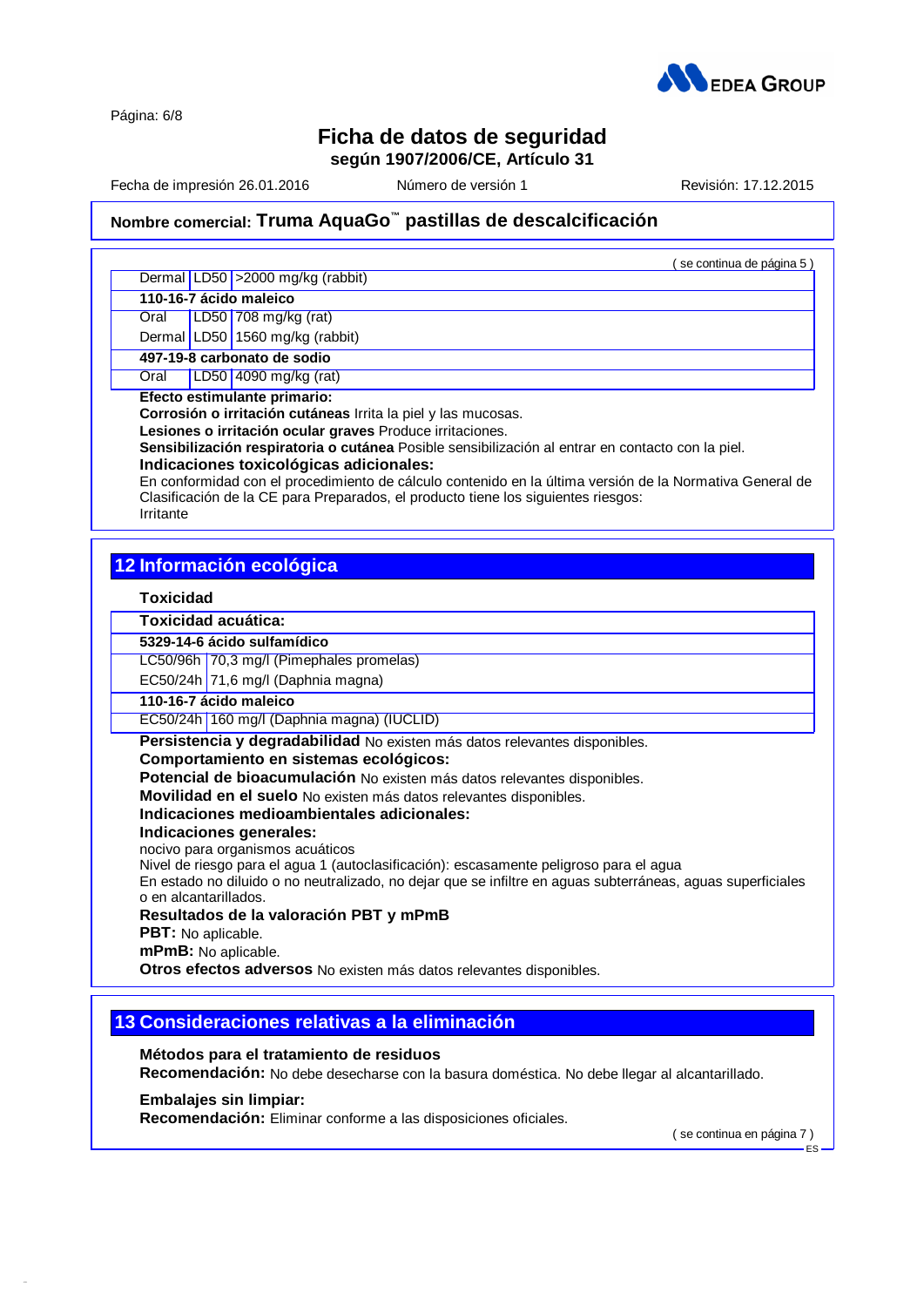

Página: 7/8

# **Ficha de datos de seguridad**

**según 1907/2006/CE, Artículo 31**

Fecha de impresión 26.01.2016 Número de versión 1 Revisión: 17.12.2015

# **Nombre comercial: Truma AquaGo ™ pastillas de descalcificación**

( se continua de página 6 ) **Producto de limpieza recomendado:** Agua, eventualmente añadiendo productos de limpieza.

| Número ONU                                                |               |
|-----------------------------------------------------------|---------------|
| ADR, ADN, IMDG, IATA                                      | suprimido     |
| Designación oficial de transporte de las Naciones Unidas  |               |
| ADR, ADN, IMDG, IATA                                      | suprimido     |
| Clase(s) de peligro para el transporte                    |               |
| ADR, ADN, IMDG, IATA                                      |               |
| Clase                                                     | suprimido     |
| Grupo de embalaje                                         |               |
| ADR, IMDG, IATA                                           | suprimido     |
| Peligros para el medio ambiente:                          |               |
| Contaminante marino:                                      | No.           |
| Precauciones particulares para los usuarios No aplicable. |               |
| Transporte a granel con arreglo al anexo II               |               |
| del Convenio MARPOL y el Código IBC                       | No aplicable. |
| "Reglamentación Modelo" de la UNECE:                      | suprimido     |

# **15 Información reglamentaria**

**Reglamentación y legislación en materia de seguridad, salud y medio ambiente específicas para la sustancia o la mezcla**

**Directiva 2012/18/UE**

**Sustancias peligrosas nominadas - ANEXO I** Ninguno de los componentes está incluido en una lista. **Evaluación de la seguridad química:** Una evaluación de la seguridad química no se ha llevado a cabo.

# **16 Otra información**

42.0.1

Los datos se fundan en el estado actual de nuestros conocimientos, pero no constituyen garantía alguna de cualidades del producto y no generan ninguna relación jurídica contratual.

**Persona de contacto:** Department R&D **Interlocutor:** Dr. Niels Ole Vesterager **Abreviaturas y acrónimos:** ADR: Accord européen sur le transport des marchandises dangereuses par Route (European Agreement concerning the International Carriage of Dangerous Goods by Road) IMDG: International Maritime Code for Dangerous Goods

IATA: International Air Transport Association EINECS: European Inventory of Existing Commercial Chemical Substances ELINCS: European List of Notified Chemical Substances CAS: Chemical Abstracts Service (division of the American Chemical Society) VOC: Volatile Organic Compounds (USA, EU) LC50: Lethal concentration, 50 percent LD50: Lethal dose, 50 percent PBT: Persistent, Bioaccumulative and Toxic

( se continua en página 8 )

ES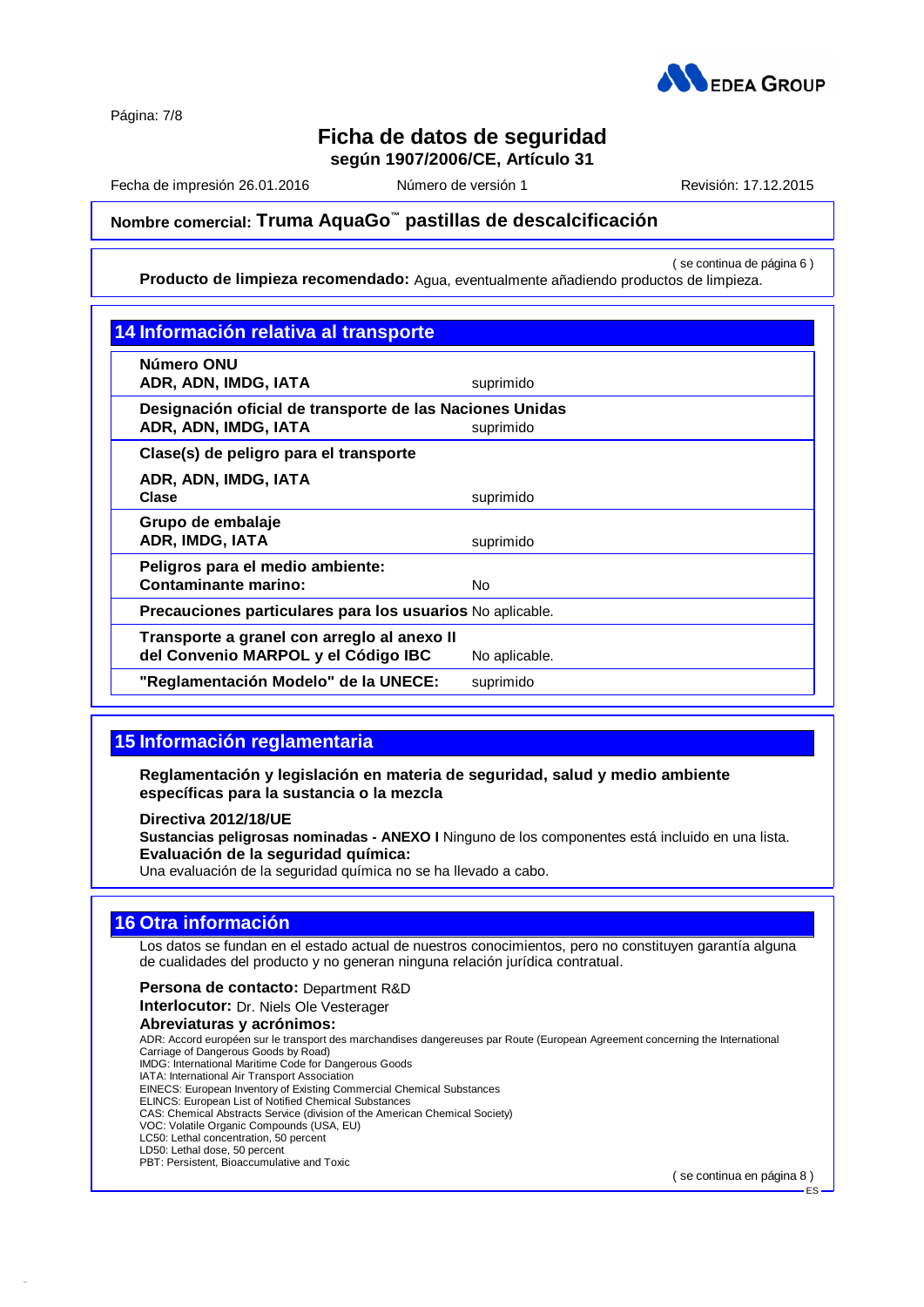

Página: 8/8

42.0.1

# **Ficha de datos de seguridad**

**según 1907/2006/CE, Artículo 31**

Fecha de impresión 26.01.2016 **Número de versión 1** Revisión: 17.12.2015

## **Nombre comercial: Truma AquaGo ™ pastillas de descalcificación**

( se continua de página 7 )

ES

vPvB: very Persistent and very Bioaccumulative<br>Tox. ag. 4: Acute toxicity, Hazard Category 4<br>Irrit. cut. 2: Skin corrosion/irritation, Hazard Category 2 Irrit. oc. 2A: Serious eye damage/eye irritation, Hazard Category 2A Sens. cut. 1: Sensitisation - Skin, Hazard Category 1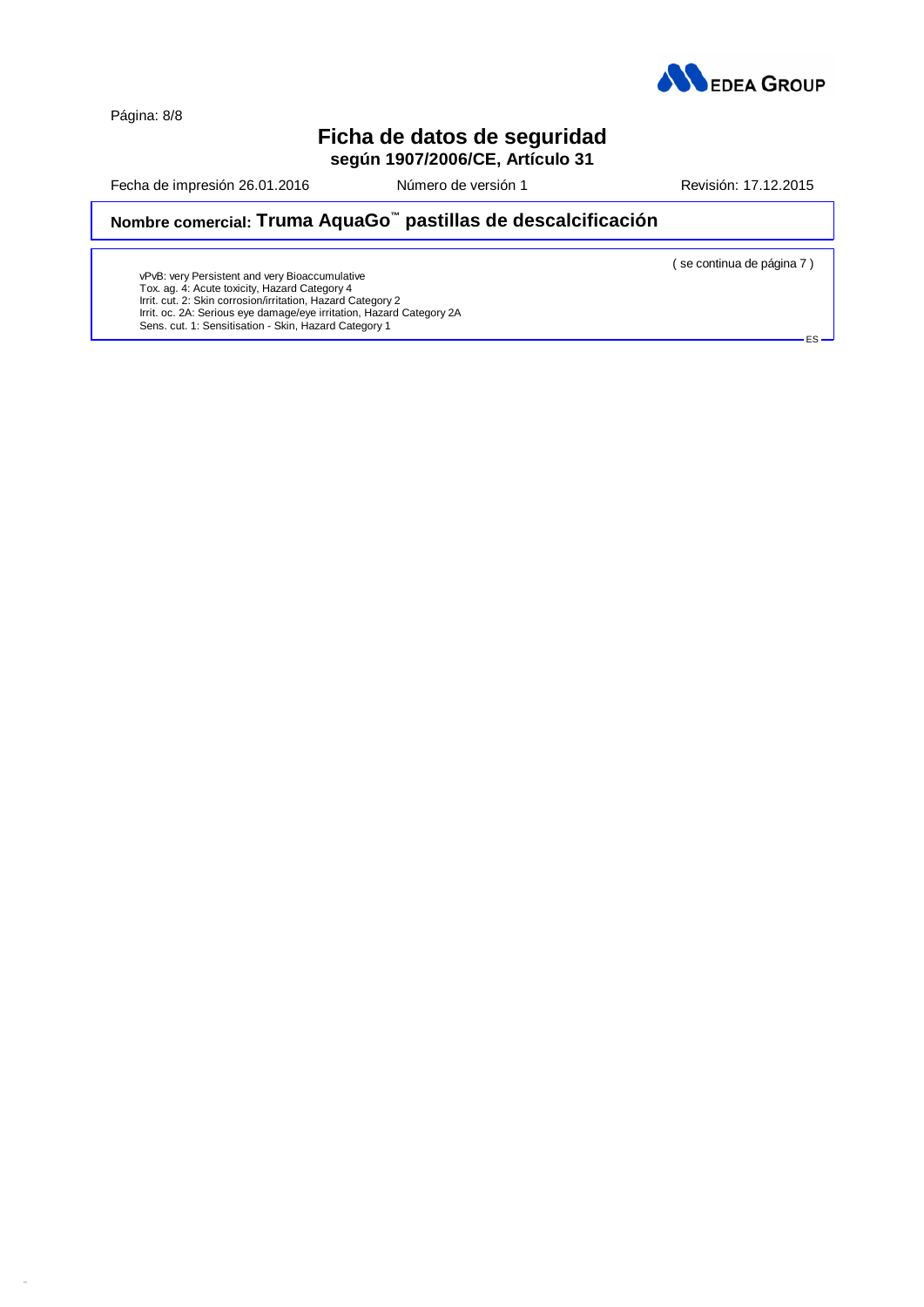

Page : 1/7

# **Fiche de données de sécurité**

**selon 1907/2006/CE, Article 31**

Date d'impression : 26.01.2016 Numéro de version 1 Révision : 17.12.2015

### **1 Identification de la substance/du mélange et de la société/l'entreprise**

### **Identificateur de produit**

**Nom du produit: Truma AquaGo ™ pastilles de détartrage**

### **Utilisations identifiées pertinentes de la substance ou du mélange et utilisations déconseillées**

**Emploi de la substance / de la préparation** Pastilles pour détartrage

**Renseignements concernant le fournisseur de la fiche de données de sécurité**

#### **Fournisseur:**

Truma Gerätetechnik GmbH & Co. KG Wernher-von-Braun-Straße 12 D-85640 Putzbrunn Tel.: +49 89 4617 2640 [www.truma.com](http://www.truma.com)

#### **Producteur:**

Oxytabs Tablettenproduktion GmbH - Member of the Medea Group - Suhmsberg 40 D-24768 Rendsburg

### **Service chargé des renseignements:**

Tel.: +49 4331 69620 0 Fax: +49 4331 69620 22 E-Mail: info@medeagroup.de

# **2 Identification des dangers**

#### **Classification de la substance ou du mélange**

Acute Tox. 4 H302 Nocif en cas d'ingestion. Skin Irrit. 2 H315 Provoque une irritation cutanée. Eye Irrit. 2A H319 Provoque une sévère irritation des yeux. Skin Sens. 1 H317 Peut provoquer une allergie cutanée.

# **Éléments d'étiquetage**

# **Éléments d'étiquetage SGH**

Le produit est classifié et étiqueté selon le Système Général Harmonisé (GHS). **Pictogrammes de danger**



42.0.1

### **Mention d'avertissement** Attention

**Composants dangereux déterminants pour l'étiquetage:** acide maléique benzotriazole carbonate de sodium acide sulfamidique **Mentions de danger** Nocif en cas d'ingestion. Provoque une irritation cutanée. Provoque une sévère irritation des yeux.

(suite page 2)

FR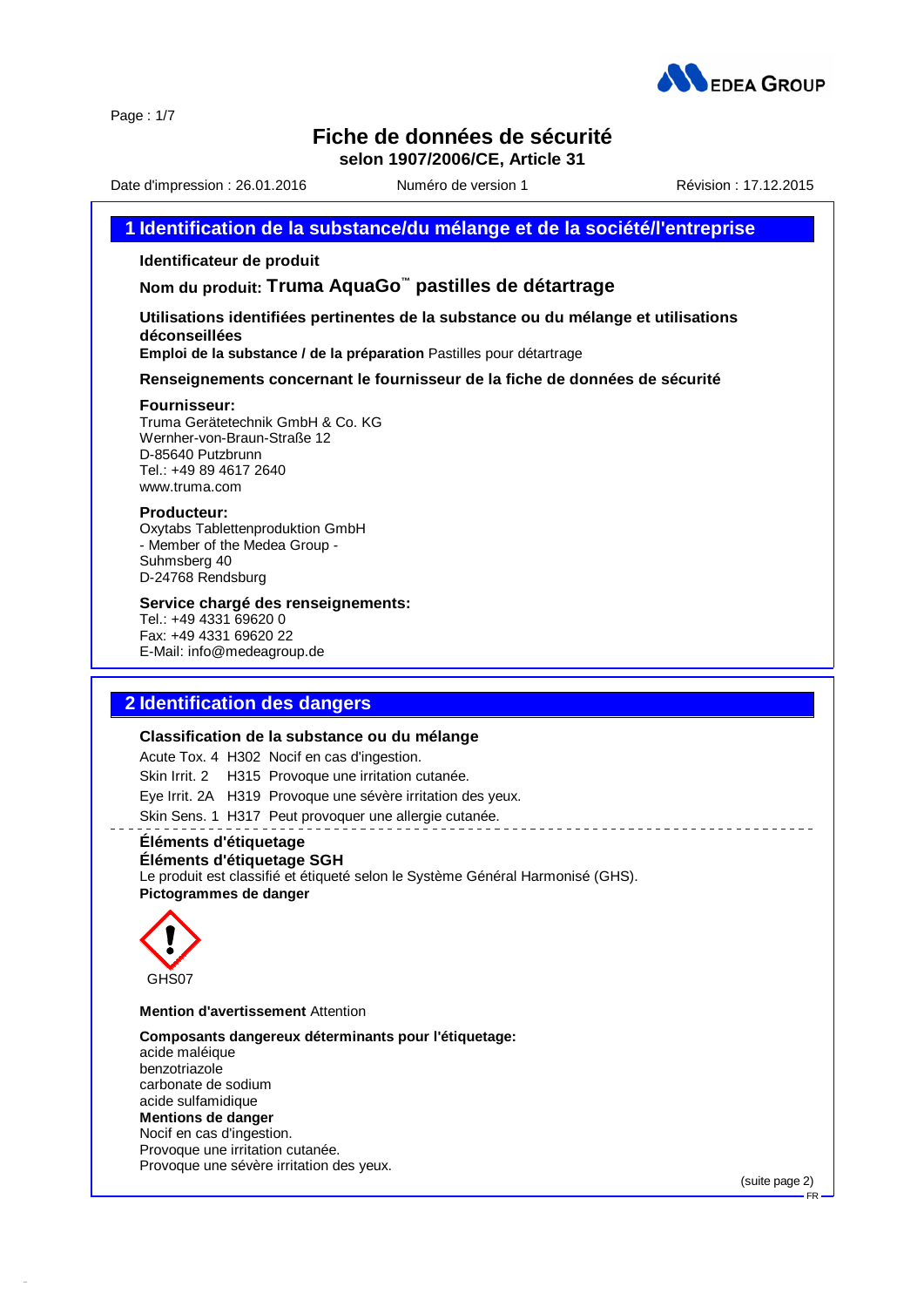

Page : 2/7

# **Fiche de données de sécurité**

**selon 1907/2006/CE, Article 31**

Date d'impression : 26.01.2016 Numéro de version 1 Révision : 17.12.2015

# **Nom du produit: Truma AquaGo ™ pastilles de détartrage**

(suite de la page 1) Peut provoquer une allergie cutanée. **Conseils de prudence** Se laver les mains soigneusement après manipulation. Éviter de respirer les poussières/brouillards/vapeurs. Porter des gants de protection / un équipement de protection des yeux / un équipement de protection du visage. Ne pas manger, boire ou fumer en manipulant ce produit. EN CAS DE CONTACT AVEC LES YEUX: rincer avec précaution à l'eau pendant plusieurs minutes. Enlever les lentilles de contact si la victime en porte et si elles peuvent être facilement enlevées. Continuer à rincer. EN CAS D'INGESTION: Appeler un CENTRE ANTIPOISON/un médecin en cas de malaise. Laver les vêtements contaminés avant réutilisation. En cas d'irritation ou d'éruption cutanée: consulter un médecin. Si l'irritation oculaire persiste: consulter un médecin. Rincer la bouche. EN CAS DE CONTACT AVEC LA PEAU: Laver abondamment à l'eau. Éliminer le contenu/récipient conformément à la réglementation locale/régionale/nationale/internationale. **Autres dangers Résultats des évaluations PBT et vPvB PBT:** Non applicable. **vPvB:** Non applicable.

# **3 Composition/informations sur les composants**

**Caractérisation chimique: Mélanges**

**Description:** Mélange des substances mentionnées à la suite avec des additifs non dangereux.

| <b>Composants dangereux:</b>                                                                                        |                              |                 |  |
|---------------------------------------------------------------------------------------------------------------------|------------------------------|-----------------|--|
|                                                                                                                     | 5329-14-6 acide sulfamidique | 50-100%         |  |
|                                                                                                                     | 110-16-7 acide maléique      | 20-<25%         |  |
|                                                                                                                     | 497-19-8 carbonate de sodium | $2.5 - 10\%$    |  |
|                                                                                                                     | 95-14-7 benzotriazole        | $ 0.1 - 2.5\% $ |  |
| رة في التاريخ التي التي توفي التي توسط التي التي توسط التي التي التي توسط المستقدم المستقدم المساركة المسارة المسار |                              |                 |  |

**Indications complémentaires:** Pour le libellé des phrases de risque citées, se référer au chapitre 16.

### **4 Premiers secours**

**Description des premiers secours**

**Après inhalation:** Veiller à l'apport d'air frais.

**Après contact avec la peau:** Laver immédiatement à l'eau et au savon et bien rincer.

### **Après contact avec les yeux:**

Rincer les yeux, pendant plusieurs minutes, sous l'eau courante en écartant bien les paupières et consulter un médecin.

**Après ingestion:**

42.0.1

Rincer la bouche et boire ensuite abondamment.

Ne pas faire vomir, demander d'urgence une assistance médicale.

### **Indications destinées au médecin:**

**Principaux symptômes et effets, aigus et différés** Pas d'autres informations importantes disponibles. **Indication des éventuels soins médicaux immédiats et traitements particuliers nécessaires** Pas d'autres informations importantes disponibles.

(suite page 3)

 $FR$   $-$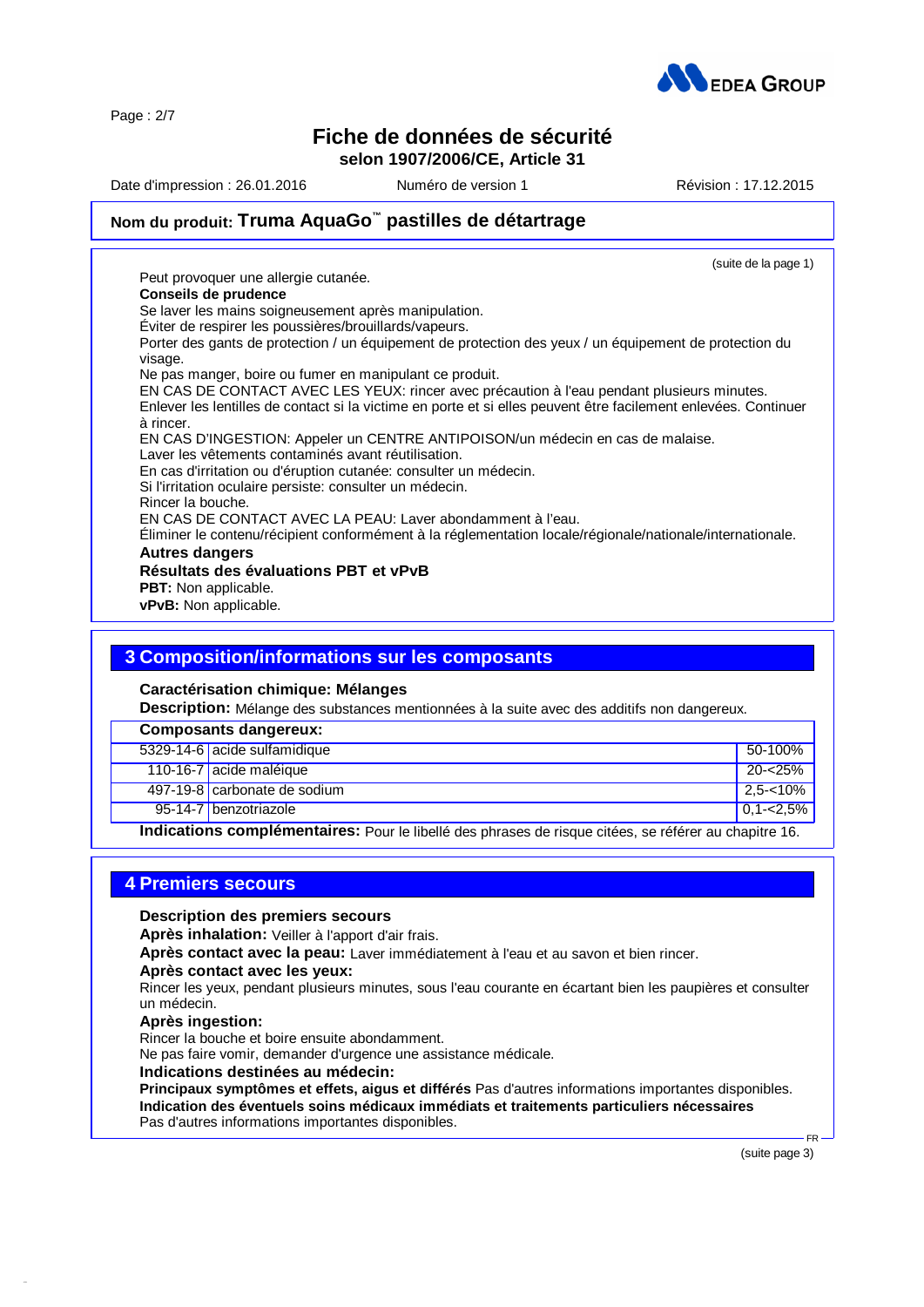

Page : 3/7

# **Fiche de données de sécurité**

**selon 1907/2006/CE, Article 31**

Date d'impression : 26.01.2016 Numéro de version 1 Révision : 17.12.2015

# **Nom du produit: Truma AquaGo ™ pastilles de détartrage**

(suite de la page 2)

## **5 Mesures de lutte contre l'incendie**

# **Moyens d'extinction**

### **Moyens d'extinction:**

CO2, poudre d'extinction ou eau pulvérisée. Combattre les foyers importants avec de l'eau pulvérisée. Adapter les mesures d'extinction d'incendie à l'environnement.

Le produit lui-même n'est pas combustible.

### **Dangers particuliers résultant de la substance ou du mélange**

Pas d'autres informations importantes disponibles.

### **Conseils aux pompiers**

### **Equipement spécial de sécurité:**

Dans le périmètre de danger utiliser toujours un appareil respiratoire autonome.

## **6 Mesures à prendre en cas de dispersion accidentelle**

### **Précautions individuelles, équipement de protection et procédures d'urgence**

Porter un vêtement personnel de protection.

### **Précautions pour la protection de l'environnement:**

Ne pas rejeter dans les canalisations, dans les eaux de surface et dans les nappes d'eau souterraines. **Méthodes et matériel de confinement et de nettoyage:**

# Recueillir par moyen mécanique.

Mettre dans des conteneurs spéciaux de récupération ou d'élimination.

Rincer les restes à l'eau.

### **Référence à d'autres rubriques**

Afin d'obtenir des informations pour une manipulation sûre, consulter le chapitre 7. Afin d'obtenir des informations sur les équipements de protection personnels, consulter le chapitre 8. Afin d'obtenir des informations sur l'élimination, consulter le chapitre 13.

## **7 Manipulation et stockage**

**Manipulation:**

42.0.1

**Précautions à prendre pour une manipulation sans danger** Eviter la formation de poussière. **Préventions des incendies et des explosions:** Aucune mesure particulière n'est requise.

### **Conditions d'un stockage sûr, y compris d'éventuelles incompatibilités Stockage:**

**Exigences concernant les lieux et conteneurs de stockage:** Ne conserver que dans le fût d'origine. **Indications concernant le stockage commun:** Pas nécessaire.

**Autres indications sur les conditions de stockage:**

Tenir les emballages hermétiquement fermés.

Protéger contre l'humidité de l'air et contre l'eau.

**Utilisation(s) finale(s) particulière(s)** Pas d'autres informations importantes disponibles.

## **8 Contrôles de l'exposition/protection individuelle**

**Indications complémentaires pour l'agencement des installations techniques:** Sans autre indication, voir point 7.

(suite page 4)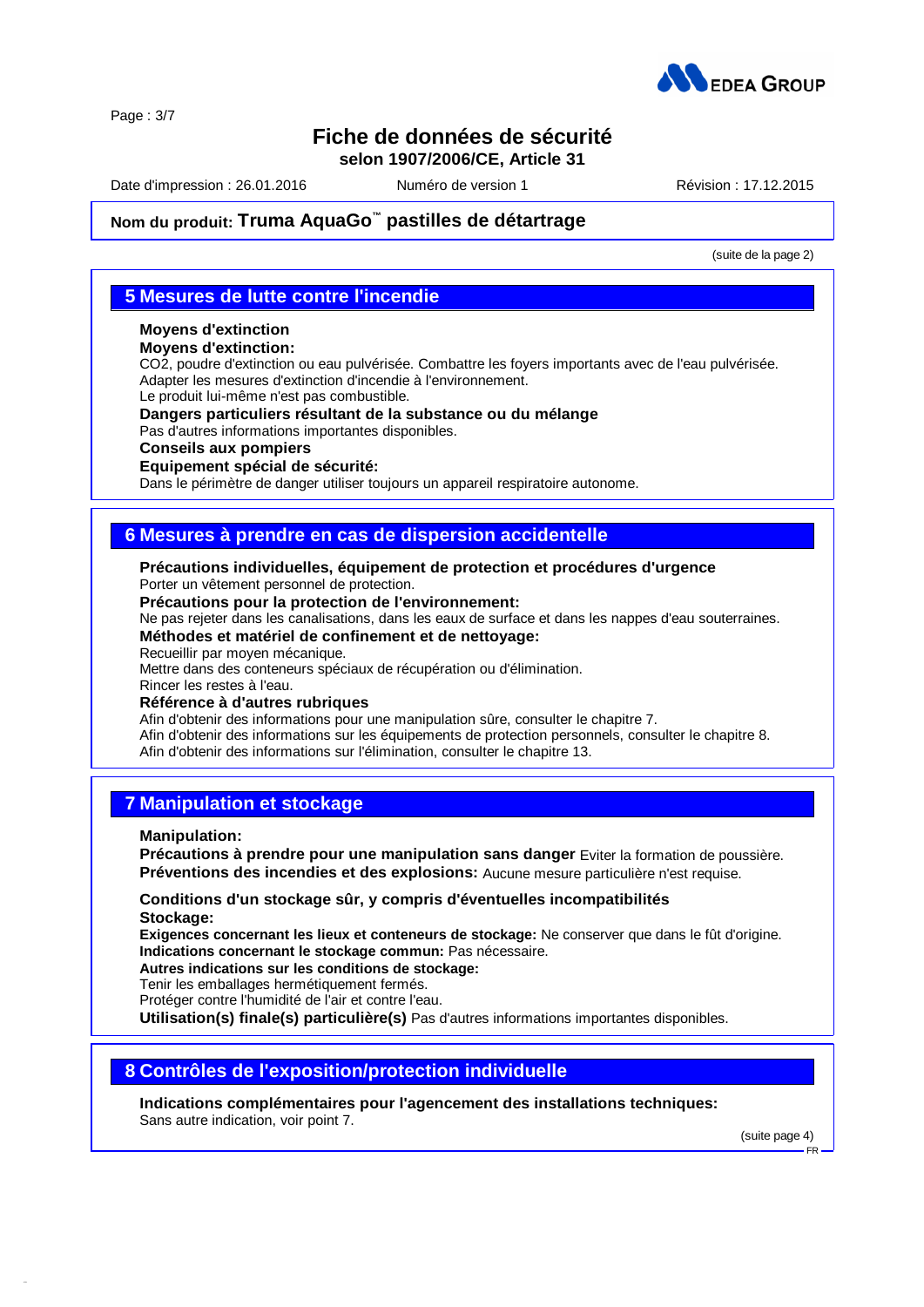Page : 4/7

42.0.1

# **Fiche de données de sécurité**

**selon 1907/2006/CE, Article 31**

Date d'impression : 26.01.2016 Muméro de version 1 Révision : 17.12.2015

# **Nom du produit: Truma AquaGo ™ pastilles de détartrage**

| (suite de la page 3)                                                                                                                                                                                                                                                                                                                                                                                                                                                                                                                                                      |
|---------------------------------------------------------------------------------------------------------------------------------------------------------------------------------------------------------------------------------------------------------------------------------------------------------------------------------------------------------------------------------------------------------------------------------------------------------------------------------------------------------------------------------------------------------------------------|
| Paramètres de contrôle                                                                                                                                                                                                                                                                                                                                                                                                                                                                                                                                                    |
| Composants présentant des valeurs-seuil à surveiller par poste de travail:<br>Le produit ne contient pas en quantité significative des substances présentant des valeurs-seuil à surveiller<br>par poste de travail.<br>Remarques supplémentaires:<br>Le présent document s'appuie sur les listes en vigueur au moment de son élaboration.                                                                                                                                                                                                                                |
| <b>Contrôles de l'exposition</b>                                                                                                                                                                                                                                                                                                                                                                                                                                                                                                                                          |
| Equipement de protection individuel:<br>Mesures générales de protection et d'hygiène:<br>Tenir à l'écart des produits alimentaires, des boissons et de la nourriture pour animaux.<br>Retirer immédiatement les vêtements souillés ou humectés.<br>Se laver les mains avant les pauses et en fin de travail.<br>Eviter tout contact avec les yeux et avec la peau.<br><b>Protection respiratoire:</b> Utiliser protection respiratoire en cas de formation de poussières.<br><b>Protection des mains: Gants de protection</b><br>Matériau des gants<br>Caoutchouc nitrile |
| Epaisseur du matériau recommandée: $\geq 0.11$ mm<br>Le choix de gants appropriés ne dépend pas seulement du matériau, mais également d'autres critères de                                                                                                                                                                                                                                                                                                                                                                                                                |
| qualité qui peuvent varier d'un fabricant à l'autre.                                                                                                                                                                                                                                                                                                                                                                                                                                                                                                                      |
| Temps de pénétration du matériau des gants<br>Le temps de pénétration exact est à déterminer par le fabricant des gants de protection et à respecter.                                                                                                                                                                                                                                                                                                                                                                                                                     |
| Protection des yeux: Portez des lunettes à coques lorsque vous manipulez le produit dissous.<br>Protection du corps: Vêtements de travail protecteurs                                                                                                                                                                                                                                                                                                                                                                                                                     |

# **9 Propriétés physiques et chimiques**

| Informations sur les propriétés physiques et chimiques essentielles<br>Indications générales<br>Aspect: |                                                |                |  |  |
|---------------------------------------------------------------------------------------------------------|------------------------------------------------|----------------|--|--|
| Forme:<br>Couleur:<br>Odeur:                                                                            | <b>Pastilles</b><br>Rouge<br>Caractéristique   |                |  |  |
| Seuil olfactif:                                                                                         | Non déterminé.                                 |                |  |  |
| valeur du pH:                                                                                           | $(10 \text{ g/l}, 20 \text{ °C})$<br>$1,3-1,5$ |                |  |  |
| Changement d'état<br>Point de fusion:<br>Point d'ébullition:                                            | Non déterminé.<br>Non déterminé.               |                |  |  |
| Point d'éclair                                                                                          | Non applicable.                                |                |  |  |
| Inflammabilité (solide, gazeux):                                                                        | Non déterminé.                                 |                |  |  |
| Température d'inflammation:                                                                             |                                                |                |  |  |
| Température de décomposition:                                                                           | Non déterminé.                                 |                |  |  |
| Auto-inflammation:                                                                                      | Le produit ne s'enflamme pas spontanément.     |                |  |  |
| Danger d'explosion:                                                                                     | Le produit n'est pas explosif.                 |                |  |  |
|                                                                                                         |                                                | (suite nage 5) |  |  |

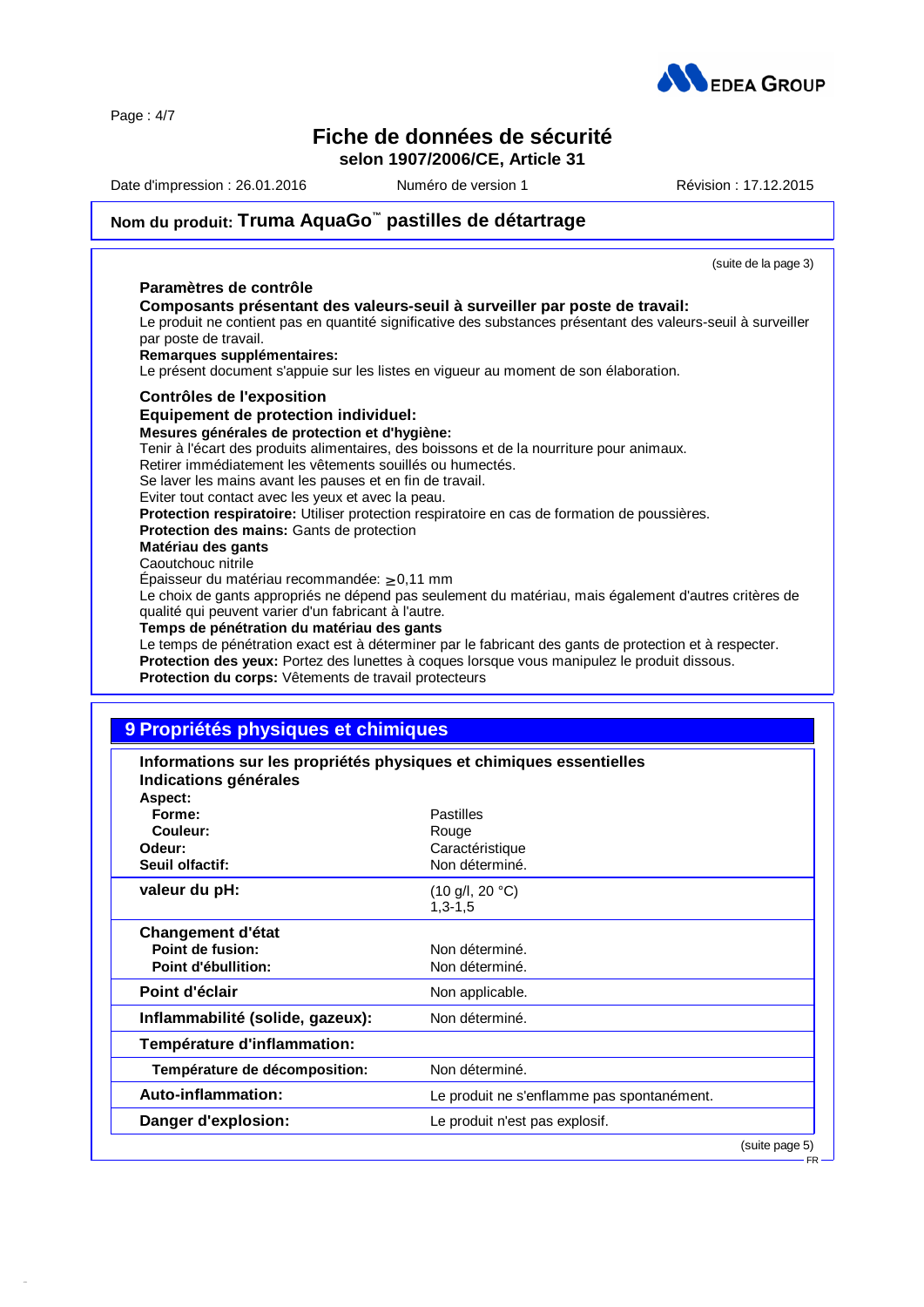

Page : 5/7

# **Fiche de données de sécurité**

**selon 1907/2006/CE, Article 31**

Date d'impression : 26.01.2016 Muméro de version 1 Révision : 17.12.2015

# **Nom du produit: Truma AquaGo ™ pastilles de détartrage**

|                                                        | (suite de la page 4)                               |
|--------------------------------------------------------|----------------------------------------------------|
| Limites d'explosion:                                   |                                                    |
| Inférieure:                                            | Non déterminé.                                     |
| Supérieure:                                            | Non déterminé.                                     |
| Pression de vapeur:                                    | Non applicable.                                    |
| Densité:                                               | Non déterminé.                                     |
| Densité relative                                       | Non déterminé.                                     |
| Densité de vapeur.                                     | Non applicable.                                    |
| Vitesse d'évaporation                                  | Non applicable.                                    |
| Solubilité dans/miscibilité avec                       |                                                    |
| l'eau:                                                 | Soluble                                            |
| Coefficient de partage (n-octanol/eau): Non déterminé. |                                                    |
| Viscosité:                                             |                                                    |
| Dynamique:                                             | Non applicable.                                    |
| Cinématique:                                           | Non applicable.                                    |
| Teneur en solvants:                                    |                                                    |
| <b>Solvants organiques:</b>                            | 0.0%                                               |
| VOC (CE)                                               | 0.00%                                              |
| Teneur en substances solides:                          | 100,0 %                                            |
| <b>Autres informations</b>                             | Pas d'autres informations importantes disponibles. |

# **10 Stabilité et réactivité**

**Réactivité** Pas d'autres informations importantes disponibles. **Stabilité chimique** Stable en cas de stockage conforme. **Décomposition thermique/conditions à éviter:** Pas de décomposition en cas d'usage conforme. **Possibilité de réactions dangereuses** Aucune réaction dangereuse connue. **Conditions à éviter** Protéger contre l'humidité de l'air et contre l'eau. **Matières incompatibles:** Alkalis **Produits de décomposition dangereux:** Pas de produits de décomposition dangereux connus.

## **11 Informations toxicologiques**

**Informations sur les effets toxicologiques**

**Toxicité aiguë**

42.0.1

| Valeurs LD/LC50 déterminantes pour la classification: |  |                                    |  |  |  |
|-------------------------------------------------------|--|------------------------------------|--|--|--|
| <b>ATE (Acute Toxicity Estimates)</b>                 |  |                                    |  |  |  |
| Oral                                                  |  | LD50 1499 mg/kg                    |  |  |  |
|                                                       |  | Dermique LD50 2133 mg/kg (lapin)   |  |  |  |
| 5329-14-6 acide sulfamidique                          |  |                                    |  |  |  |
| Oral                                                  |  | LD50 3160 mg/kg (rat)              |  |  |  |
|                                                       |  | Dermique LD50 > 2000 mg/kg (lapin) |  |  |  |
| 110-16-7 acide maléique                               |  |                                    |  |  |  |
| Oral                                                  |  | LD50 708 mg/kg (rat)               |  |  |  |
|                                                       |  | (suite page 6)                     |  |  |  |
|                                                       |  | $FR -$                             |  |  |  |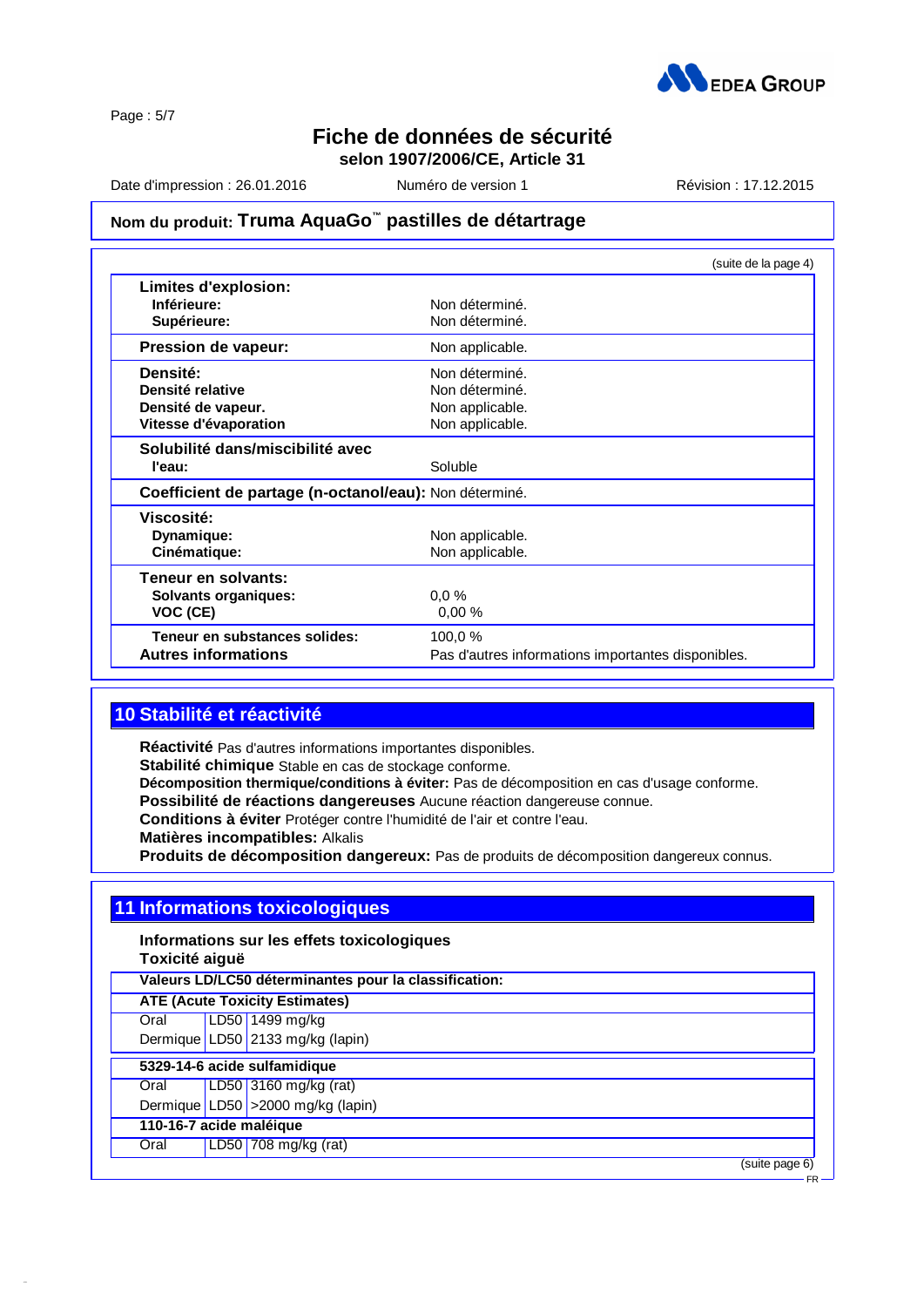

Page : 6/7

# **Fiche de données de sécurité**

**selon 1907/2006/CE, Article 31**

Date d'impression : 26.01.2016 Numéro de version 1 Révision : 17.12.2015

(suite de la page 5)

# **Nom du produit: Truma AquaGo ™ pastilles de détartrage**

Dermique LD50 1560 mg/kg (lapin)

**497-19-8 carbonate de sodium**

Oral LD50 4090 mg/kg (rat)

**Effet primaire d'irritation:**

**Corrosion cutanée/irritation cutanée** Irrite la peau et les muqueuses.

**Lésions oculaires graves/irritation oculaire** Effet d'irritation.

**Sensibilisation respiratoire ou cutanée** Sensibilisation possible par contact avec la peau.

**Indications toxicologiques complémentaires:**

Selon le procédé de calcul de la dernière version en vigueur de la directive générale CEE sur la classification des préparations, le produit présente les dangers suivants:

### Irritant

# **12 Informations écologiques**

### **Toxicité**

### **Toxicité aquatique:**

### **5329-14-6 acide sulfamidique**

LC50/96h 70,3 mg/l (Pimephales promelas)

EC50/24h  $71,6$  mg/l (Daphnia magna)

### **110-16-7 acide maléique**

EC50/24h 160 mg/l (Daphnia magna) (IUCLID)

**Persistance et dégradabilité** Pas d'autres informations importantes disponibles.

**Comportement dans les compartiments de l'environnement:**

**Potentiel de bioaccumulation** Pas d'autres informations importantes disponibles.

**Mobilité dans le sol** Pas d'autres informations importantes disponibles.

**Autres indications écologiques:**

**Indications générales:**

Nocif pour les organismes aquatiques.

Catégorie de pollution des eaux 1 (D) (Classification propre): peu polluant

Ne pas laisser le produit, non dilué ou en grande quantité, pénétrer la nappe phréatique, les eaux ou les canalisations.

### **Résultats des évaluations PBT et VPVB**

**PBT:** Non applicable.

**vPvB:** Non applicable.

**Autres effets néfastes** Pas d'autres informations importantes disponibles.

# **13 Considérations relatives à l'élimination**

### **Méthodes de traitement des déchets**

#### **Recommandation:**

42.0.1

Ne doit pas être évacué avec les ordures ménagères. Ne pas laisser pénétrer dans les égouts.

### **Emballages non nettoyés:**

**Recommandation:** Evacuation conformément aux prescriptions légales. **Produit de nettoyage recommandé:** Eau, éventuellement avec des produits de nettoyage

(suite page 7)

 $FR -$